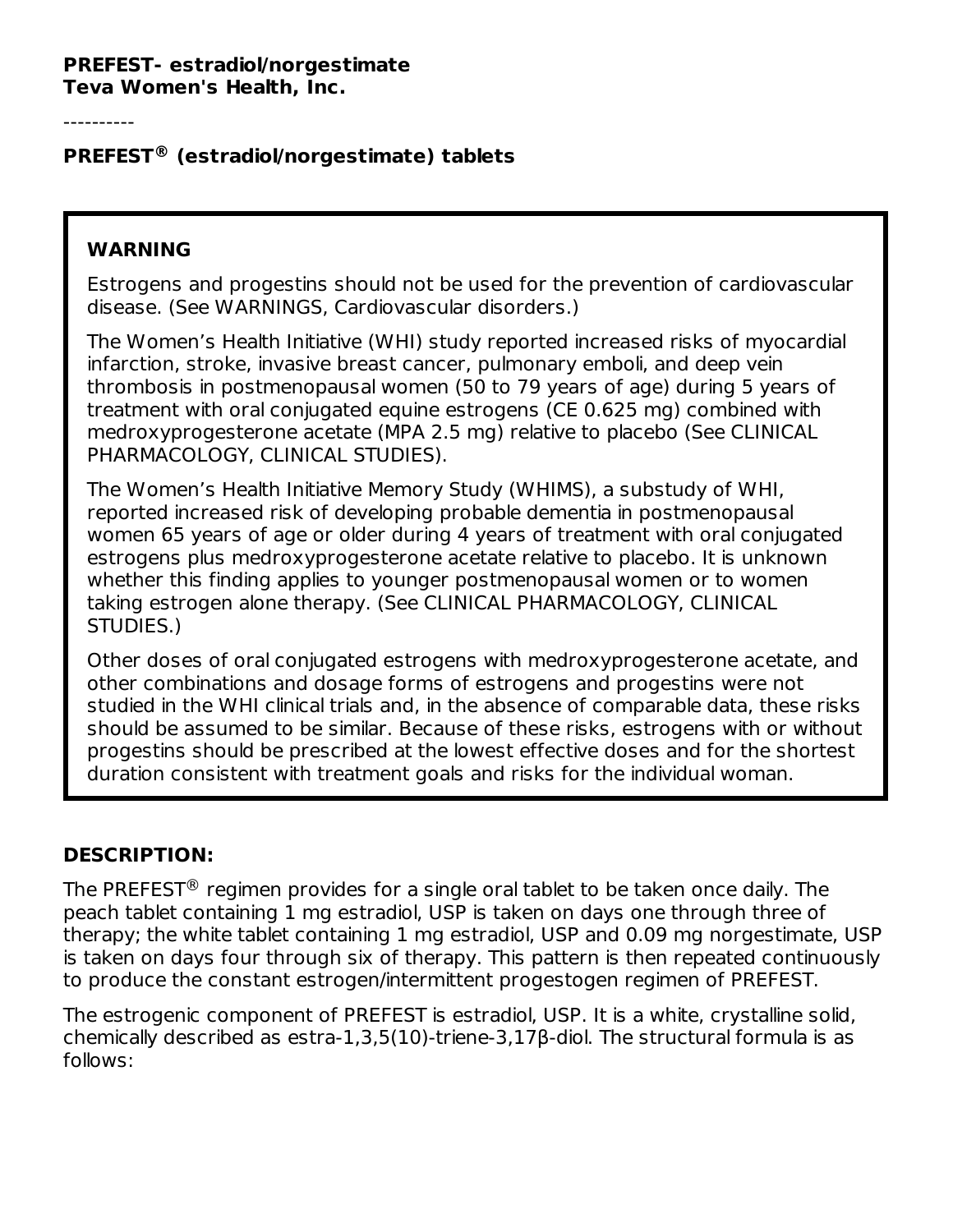

#### $C_{18}H_{24}O_2$

M.W. 272.38

The progestational component of PREFEST is micronized norgestimate, USP a white powder which is chemically described as 18,19-dinor-17-pregn-4-en-20-yn-3-one, 17- (acetyloxy)-13-ethyl-,oxime,(17 $\alpha$ )-(+)-. The structural formula is as follows:



 $C_{23}H_{31}NO_3$  M.W. 369.50

Each tablet for oral administration contains 1 mg estradiol, USP alone or 1 mg estradiol, USP and 0.09 mg of norgestimate, USP. The inactive ingredients are as follows:

The estradiol, USP tablet contains anhydrous lactose, croscarmellose sodium, FD&C yellow no. 6 aluminum lake, magnesium stearate and microcrystalline cellulose.

The estradiol and norgestimate tablet contains anhydrous lactose, croscarmellose sodium, magnesium stearate and microcrystalline cellulose.

#### **CLINICAL PHARMACOLOGY:**

Endogenous estrogens are largely responsible for the development and maintenance of the female reproductive system and secondary sexual characteristics. Although circulating estrogens exist in a dynamic equilibrium of metabolic interconversions,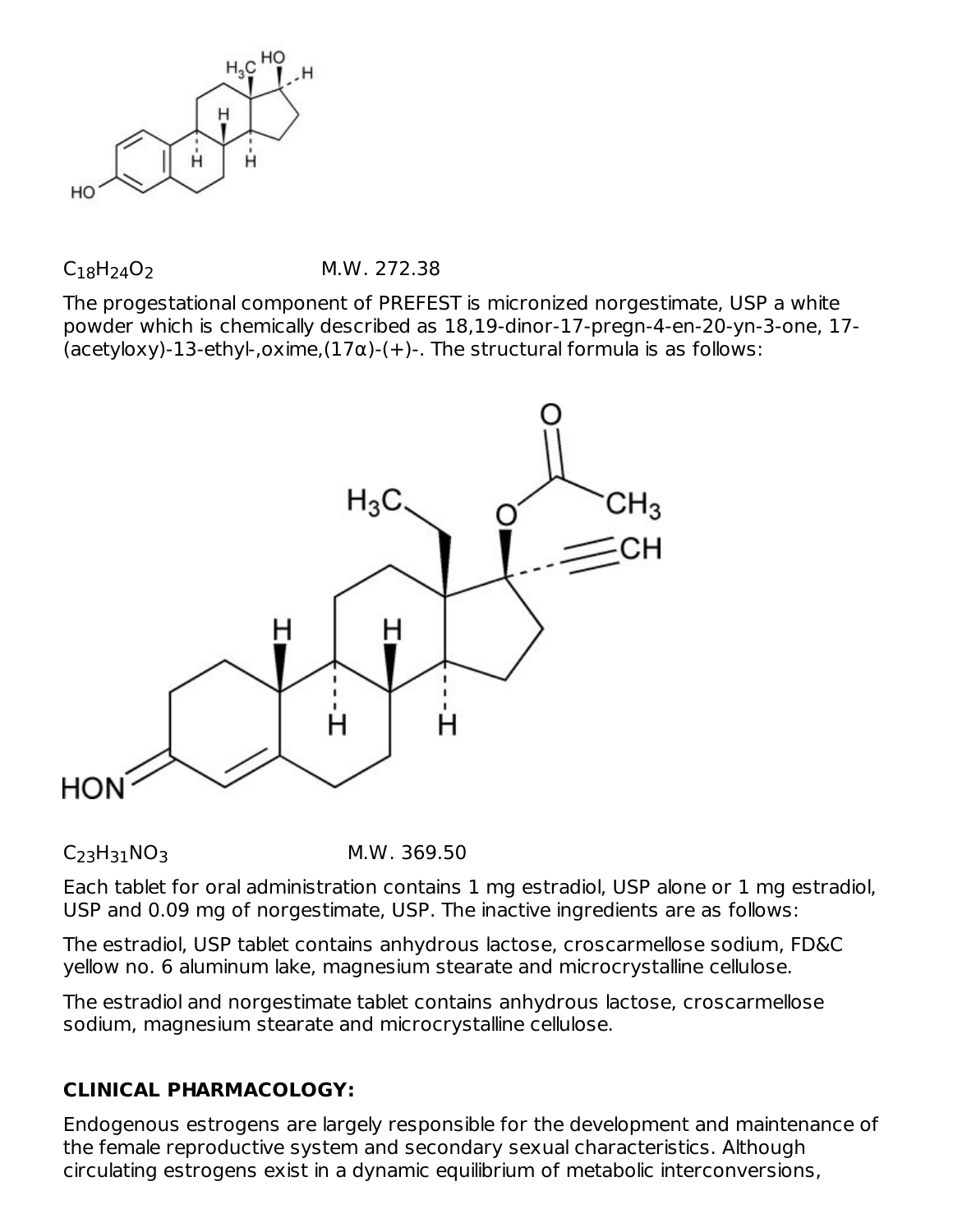estradiol is the principal intracellular human estrogen and is substantially more potent than its metabolites, estrone and estriol, at the receptor level.

The primary source of estrogen in normally cycling adult women is the ovarian follicle, which secretes 70 to 500 mcg of estradiol daily, depending on the phase of the menstrual cycle. After menopause, most endogenous estrogen is produced by conversion of androstenedione, secreted by the adrenal cortex, to estrone by peripheral tissues. Thus, estrone and the sulfate conjugated form, estrone sulfate, are the most abundant circulating estrogens in postmenopausal women.

Estrogens act through binding to nuclear receptors in estrogen-responsive tissues. To date, two estrogen receptors have been identified. These vary in proportion from tissue to tissue.

Circulating estrogens modulate the pituitary secretion of the gonadotropins, luteinizing hormone (LH) and follicle stimulating hormone (FSH), through a negative feedback mechanism. Estrogens act to reduce the elevated levels of these hormones seen in postmenopausal women.

Norgestimate is a derivative of 19-nortestosterone and binds to androgen and progestogen receptors, similar to that of the natural hormone progesterone; it does not bind to estrogen receptors. Progestins counter the estrogenic effects by decreasing the number of nuclear estradiol receptors and suppressing epithelial DNA synthesis in endometrial tissue.

#### **Pharmacokinetics:**

#### Absorption:

Estradiol reaches its peak serum concentration (C $_{\sf max}$ ) at approximately 7 hours in postmenopausal women receiving PREFEST (Table 1). Norgestimate is completely metabolized; its primary active metabolite, 17-deacetylnorgestimate, reaches C<sub>max</sub> at approximately 2 hours after dose (Table 1). Upon co-administration of PREFEST with a high fat meal, the C $_{\sf max}$  values for estrone and estrone sulfate were increased by  $14\%$ and 24%, respectively, and the C $_{\sf max}$  for 17-deacetylnorgestimate was decreased by 16%. The AUC values for these analytes were not significantly affected by food.

#### Distribution:

The distribution of exogenous estrogens is similar to that of endogenous estrogens. Estrogens are widely distributed in the body and are generally found in higher concentrations in the sex hormone target organs. Estrogens circulate in the blood largely bound to sex hormone binding globulin (SHBG) and albumin. 17 deacetylnorgestimate, the primary active metabolite of norgestimate, does not bind to SHBG, but to other serum proteins. The percent protein binding of 17 deacetylnorgestimate is approximately 99%.

#### Metabolism:

Exogenous estrogens are metabolized in the same manner as endogenous estrogens. Circulating estrogens exist in a dynamic equilibrium of metabolic interconversions. These transformations take place mainly in the liver. Estradiol is converted reversibly to estrone, and both can be converted to estriol, which is the major urinary metabolite.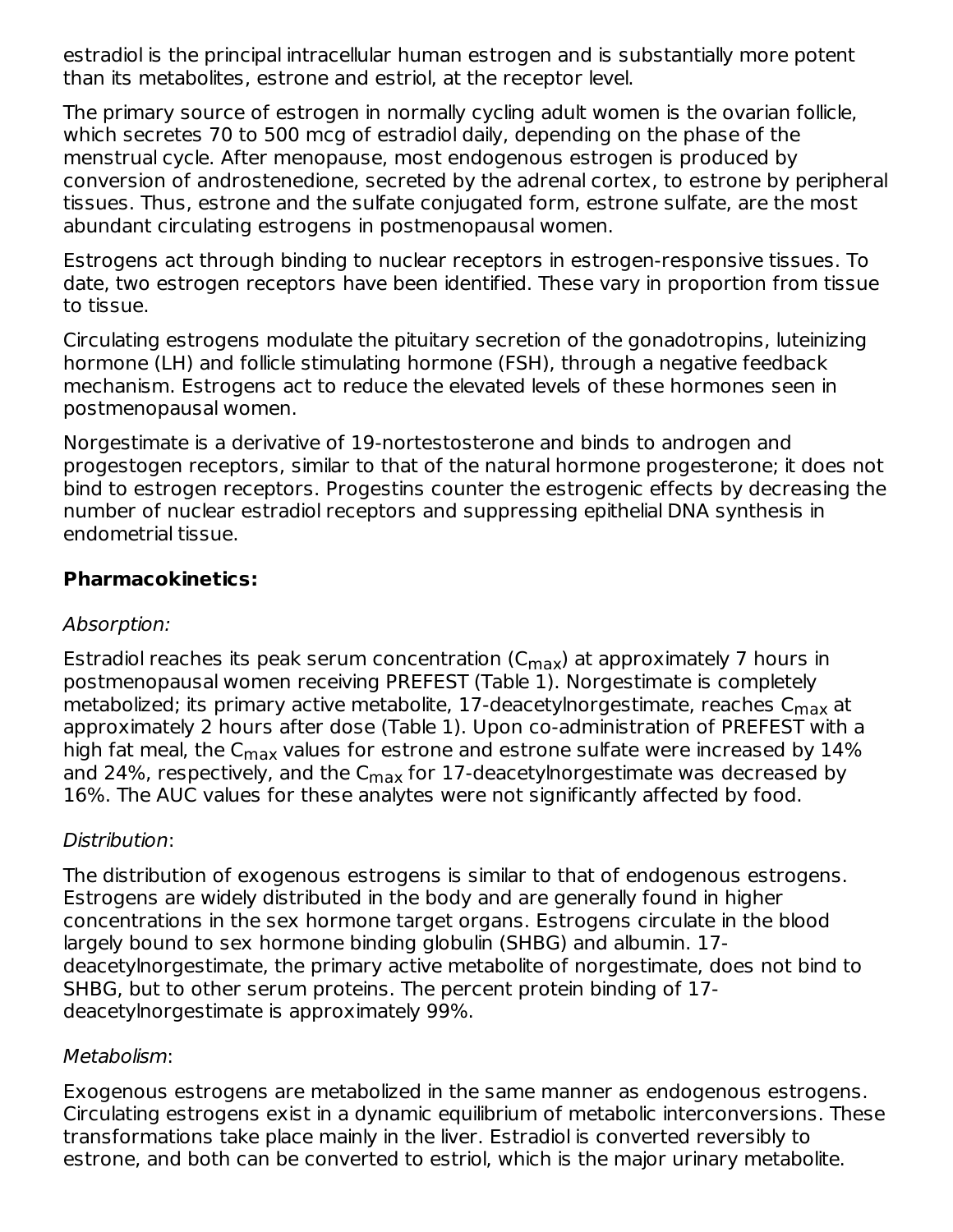Estrogens also undergo enterohepatic recirculation via sulfate and glucuronide conjugation in the liver, biliary secretion of conjugates into the intestine, and hydrolysis in the gut followed by reabsorption. In postmenopausal women, a significant portion of the circulating estrogens exist as sulfate conjugates, especially estrone sulfate, which serves as a circulating reservoir for the formation of more active estrogens. Norgestimate is extensively metabolized by first-pass mechanisms in the gastrointestinal tract and/or liver. Norgestimate's primary active metabolite is 17-deacetylnorgestimate.

#### Excretion:

Estradiol, estrone, and estriol are excreted in the urine along with glucuronide and sulfate conjugates. Norgestimate metabolites are eliminated in the urine and feces. The half-life (t $_{\rm 1/2}$ ) of estradiol and 17-deacetylnorgestimate in postmenopausal women receiving PREFEST is approximately 16 and 37 hours, respectively.

#### Drug Interactions:

In vitro and in vivo studies have shown that estrogens are metabolized partially by cytochrome P450 3A4 (CYP3A4). Therefore, inducers or inhibitors of CYP3A4 may affect estrogen drug metabolism. Inducers of CYP3A4 such as St. John's Wort preparations (Hypericum perforatum), phenobarbital, carbamazepine, and rifampin may reduce plasma concentrations of estrogens, possibly resulting in a decrease in therapeutic effects and/or changes in the uterine bleeding profile. Inhibitors of CYP3A4 such as erythromycin, clarithromycin, ketoconazole, itraconazole, ritonavir and grapefruit juice may increase plasma concentrations of estrogens and may result in side effects.

Results of a subset population (n=24) from a clinical study conducted in 36 healthy postmenopausal women indicated that the steady state serum estradiol levels during the estradiol plus norgestimate phase of the regimen may be lower by 12 to 18% as compared with estradiol administered alone. The serum estrone levels may decrease by 4% and the serum estrone sulfate levels may increase by 17% during the estradiol plus norgestimate phase as compared with estradiol administered alone. The clinical relevance of these observations is unknown.

#### **Special Populations:**

#### Race and Body Weight:

The effects of race and body weight on the pharmacokinetics of estradiol, norgestimate, and their metabolites were evaluated in 164 healthy postmenopausal women (100 Caucasians, 61 Hispanics, 2 Blacks, and 1 Asian). No significant pharmacokinetic difference was observed between the Caucasian and the Hispanic postmenopausal women. No significant difference due to body weight was observed in women in the 60 to 80 kg weight range. Women with body weight higher than 80 kg, however, had approximately 40% lower peak serum levels of 17-deacetylnorgestimate, 30% lower AUC values for 17-deacetylnorgestimate and 30% lower C<sub>max</sub> values for norgestrel. The clinical relevance of these observations is unknown.

No pharmacokinetic studies were conducted in other special populations.

#### **Table 1. Mean Pharmacokinetic Parameters of E , E , E S and 17d-NGM 2 1 1 \*Following Single and Multiple Dosing of PREFEST**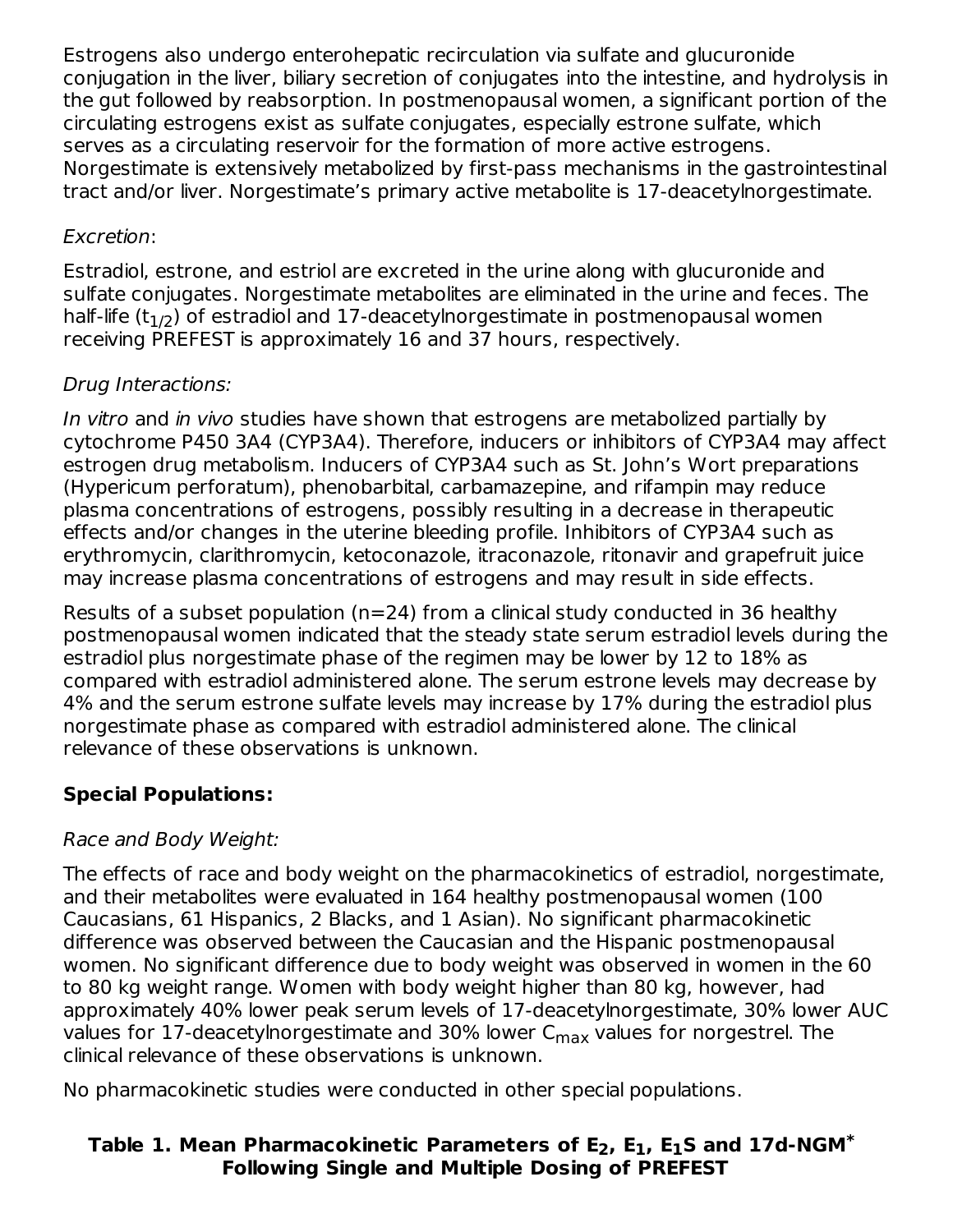| Analyte              | Parameter <sup>†</sup> | Units       | <b>First Dose</b><br>E <sub>2</sub> | <b>First Dose</b><br>E <sub>2</sub> /NGM | <b>Multiple Dose</b><br>E <sub>2</sub> | <b>Multiple Dose</b><br>E <sub>2</sub> /NGM |
|----------------------|------------------------|-------------|-------------------------------------|------------------------------------------|----------------------------------------|---------------------------------------------|
| E <sub>2</sub>       | $C_{max}$              | pg/mL       | 27.4                                | 39.3                                     | 49.7                                   | 46.2                                        |
|                      | $t_{\sf max}$          | h           | $\overline{7}$                      | $\overline{7}$                           | $\overline{7}$                         | $\overline{7}$                              |
|                      | AUC (0 to 24<br>h)     | pg.<br>h/mL | 424                                 | 681                                      | 864                                    | 779                                         |
| $E_1$                | $C_{\text{max}}$       | pg/mL       | 210                                 | 285                                      | 341                                    | 325                                         |
|                      | $t_{\text{max}}$       | h           | $6\phantom{1}6$                     | 6                                        | 341                                    | 6                                           |
|                      | AUC (0 to 24<br>h)     | pg.<br>h/mL | 2774                                | 4153                                     | 5429                                   | 4957                                        |
| $E_1S$               | $C_{\text{max}}$       | ng/mL       | 11.1                                | 13.9                                     | 14.9                                   | 14.5                                        |
|                      | $t_{\text{max}}$       | h           | 5                                   | $\overline{4}$                           | 6                                      | 5                                           |
|                      | AUC (0 to 24<br>h)     | ng.<br>h/mL | 135                                 | 180                                      | 198                                    | 198                                         |
| $17d-$<br><b>NGM</b> | $C_{\text{max}}$       | pg/mL       | $NA^{\ddagger}$                     | 515                                      | <b>NA</b>                              | 643                                         |
|                      | $t_{\text{max}}$       | h           | <b>NA</b>                           | $\overline{2}$                           | <b>NA</b>                              | $\overline{2}$                              |
|                      | AUC (0 to 24<br>h)     | pg.<br>h/mL | <b>NA</b>                           | 2146                                     | <b>NA</b>                              | 5322                                        |
|                      | $t_{\frac{1}{2}}$      | h           | <b>NA</b>                           | 37                                       | <b>NA</b>                              | <b>NA</b>                                   |

 $*$  E<sub>2</sub> = Estradiol, E<sub>1</sub> = Estrone, E<sub>1</sub>S = Estrone Sulfate, 17d-NGM = 17 -deacetylnorgestimate. Baseline uncorrected data are reported for  $E_2$ ,  $E_1$  and  $E_1S$ .

† C<sub>max</sub>= peak serum concentration, t<sub>max</sub> = time to reach peak serum concentration, AUC (0 to 24

‡ NA = Not available or not applicable. h) = area under serum concentration vs. time curve from 0 to 24 hours after dose,  $t_{\frac{1}{2}}$  = half life.

#### **CLINICAL STUDIES:**

#### **Effects on Vasomotor Symptoms:**

The effect of the estrogen component of PREFEST on vasomotor symptoms was confirmed in a 12-week placebo-controlled trial of 168 healthy postmenopausal women between 28 and 66 years of age (87% Caucasian) with moderate to severe vasomotor symptoms (MSVS). The addition of norgestimate to estrogen (i.e., the PREFEST regimen) was studied in two 12-month trials in 1212 healthy postmenopausal women between 40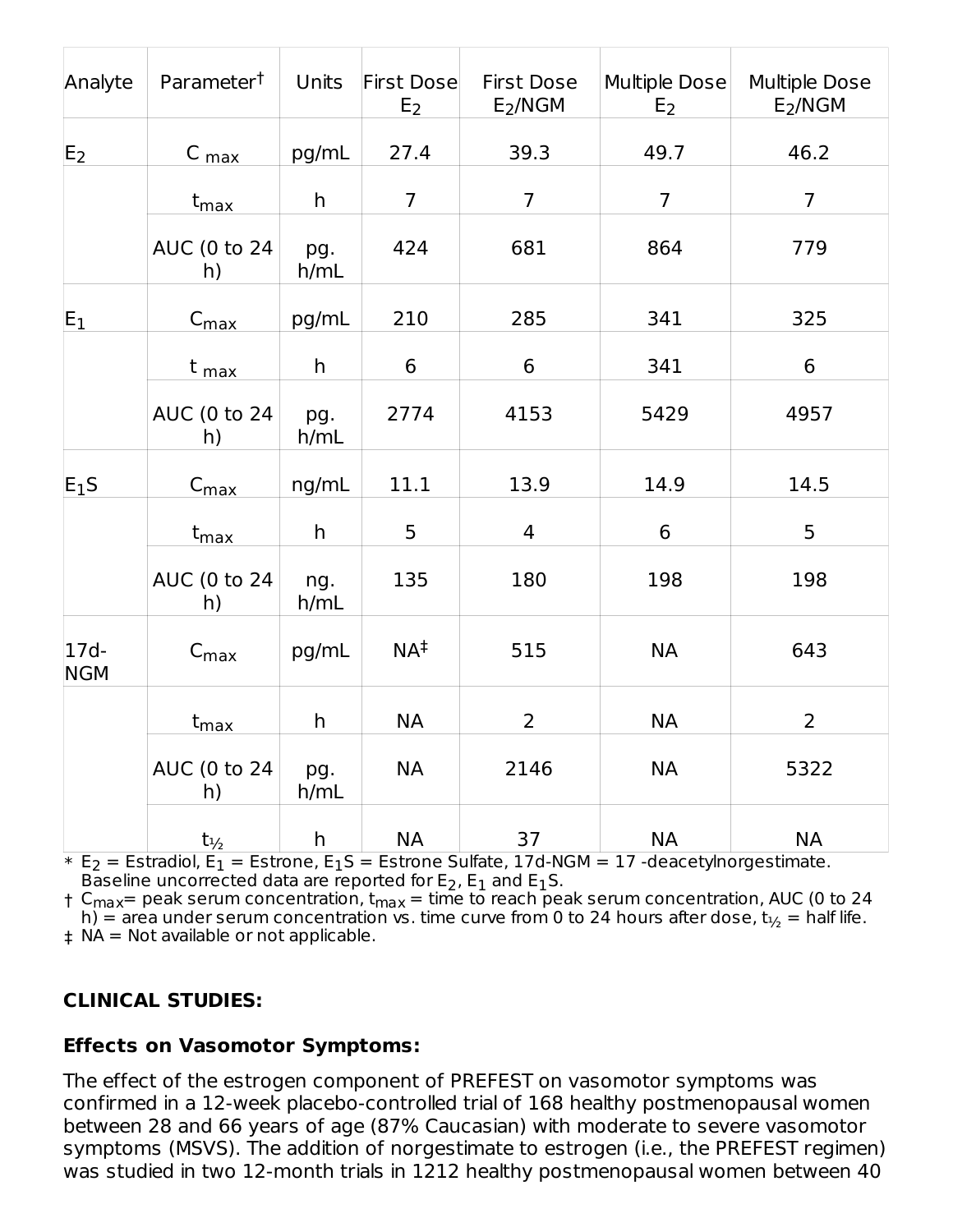and 65 years of age (85% Caucasian) for endometrial protection. Results from a subset population (n=119) of these 12-month trials (women with MSVS) are shown in Table 2.

|                 |    | 1 mg $E_2$ |    | <b>PREFEST</b> |  |
|-----------------|----|------------|----|----------------|--|
|                 | N  | Mean       | N  | Mean           |  |
| <b>Baseline</b> | 29 | 11.0       | 26 | 10.9           |  |
| Week 4          | 29 | 3.3        | 26 | 2.6            |  |
| Week 8          | 29 | 1.1        | 23 | 0.9            |  |
| Week 12         | 29 | $1.1\,$    | 23 | 0.7            |  |

#### **Table 2. Change in the Mean Number of Moderate-to-Severe Vasomotor Symptoms (Subset of Subjects with 7 or More Moderate-to-Severe Hot Flushes per Day)**

The effects of the addition of norgestimate on steady state estrogen levels and the clinical relevance thereof have been discussed in CLINICAL PHARMACOLOGY (see Drug Interactions).

#### **Effects on Vulvar and Vaginal Atrophy:**

The effect of the estrogen component of PREFEST on vulvar and vaginal atrophy was confirmed in a 12-week placebo-controlled trial of healthy postmenopausal women with moderate to severe vasomotor symptoms (MSVS). The addition of norgestimate to estrogen (i.e., the PREFEST regimen) was studied in a 12-month trial in 143 healthy postmenopausal women between 42 and 65 years of age (92% Caucasian) for endometrial protection. Results from a subset population (n=69) with paired tests for maturation index of the vaginal mucosa are shown in Table 3.

#### **Table 3. Summary of Maturation Index Results in Subjects with Paired Tests Following 7 Months Treatment with Prefest or Estradiol**

|                           | <b>Pretreatment Mean</b> | Month 7<br>Mean | Mean<br>Change |  |  |  |
|---------------------------|--------------------------|-----------------|----------------|--|--|--|
| 1 mg Estradiol ( $N=37$ ) |                          |                 |                |  |  |  |
| Parabasal Cells (%)       | 25.1                     | 2.7             | $-22.4$        |  |  |  |
| Intermediate Cells (%)    | 69.2                     | 76.4            | 7.2            |  |  |  |
| Superficial Cells (%)     | 5.7                      | 20.9            | 15.3           |  |  |  |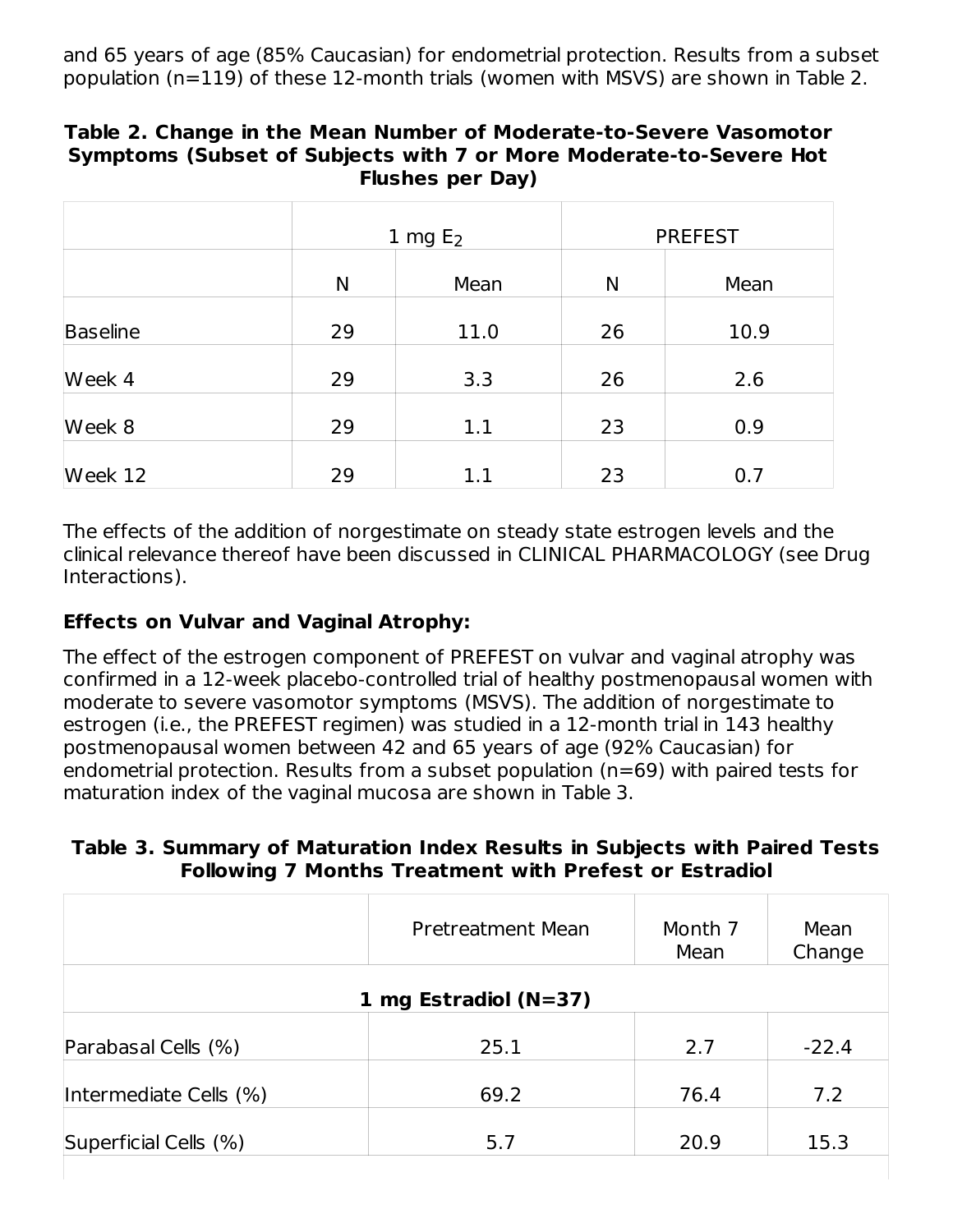| <b>PREFEST (N=32)</b>  |      |      |         |  |  |
|------------------------|------|------|---------|--|--|
| Parabasal Cells (%)    | 31.9 | 0.0  | $-31.9$ |  |  |
| Intermediate Cells (%) | 64.2 | 80.9 | 16.7    |  |  |
| Superficial Cells (%)  | 3.9  | 19.1 | 15.2    |  |  |

#### **Effects on the Endometrium:**

The effect of PREFEST on the endometrium was evaluated in two 12-month trials. The combined results are shown in Table 4.

#### **Table 4. Incidence of Endometrial Hyperplasia After 12 Months of Treatment (Intent to Treat Population)**

|                                     | Continuous<br>1 mg estradiol | <b>PREFEST</b> |
|-------------------------------------|------------------------------|----------------|
|                                     |                              |                |
| Total No. Subjects                  | 265                          | 242            |
|                                     |                              |                |
| Total No. Evaluable Biopsies        | 256 (97%)                    | 227 (94%)      |
|                                     |                              |                |
| Normal endometrium                  | 182 (71%)                    | 227 (100%)     |
|                                     |                              |                |
| Simple hyperplasia                  | 64 (25%)                     | $0(0\%)$       |
|                                     |                              |                |
| Complex hyperplasia                 | $2(0.8\%)$                   | $0(0\%)$       |
|                                     |                              |                |
| Hyperplasia with cytological atypia | 8(3%)                        | $0(0\%)$       |

In another 12-month controlled clinical trial for endometrial protection an additional 190 postmenopausal women were treated with PREFEST. No subject had a diagnosis of endometrial hyperplasia after treatment.

#### **Effects on Uterine Bleeding or Spotting:**

The effects of PREFEST on uterine bleeding or spotting, as recorded on daily diary cards, were evaluated in two 12-month trials. Combined results are shown in Figure 1.

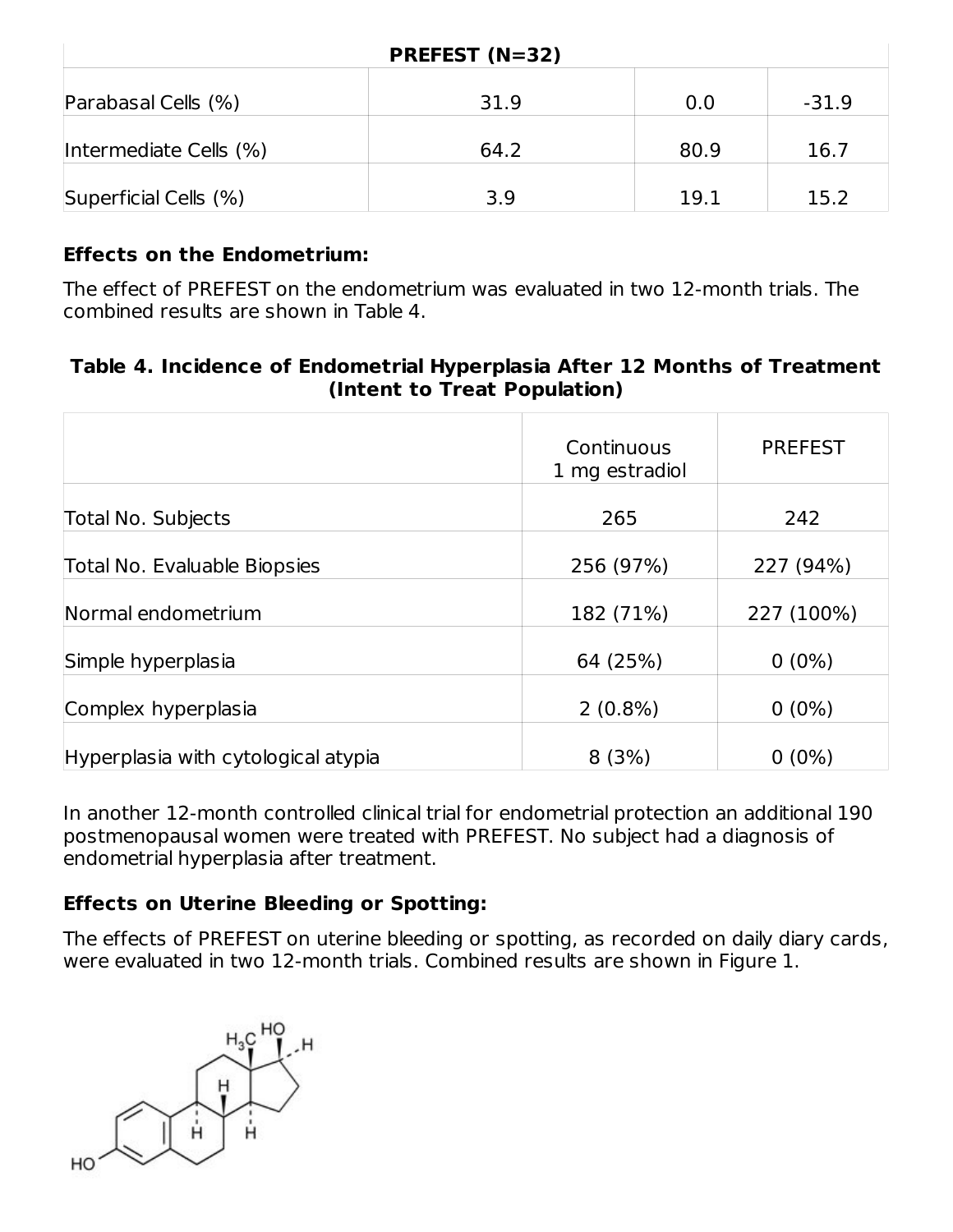#### **Figure 1: Subjects with Cumulative Amenorrhea Over Time (Percentage of Women With No Bleeding or Spotting at a Given Month Through Month 12), Intent to treat Population**

#### **Effects on Lipids:**

The effect of PREFEST on lipids was evaluated in a 12-month metabolic trial of healthy postmenopausal women. Results are shown in Table 5.

|                          |    | 1 mg $E_2$ |    | <b>PREFEST</b> |
|--------------------------|----|------------|----|----------------|
|                          | N  | Change     | N  | Change         |
| <b>Total Cholesterol</b> | 36 | 1.2        | 31 | $-1.9$         |
| <b>HDL</b>               | 36 | 12.0       | 31 | 9.7            |
| LDL                      | 31 | 1.7        | 30 | 1.2            |
| Triglycerides            | 36 | 29.0       | 31 | 9.4            |

**Table 5. Effects on Lipoproteins at Month 12**

#### **Women's Health Initiative Studies**

The Women's Health Initiative (WHI) enrolled a total of 27,000 predominantly healthy postmenopausal women to assess the risks and benefits of either the use of oral 0.625 mg conjugated estrogens (CE) per day alone or the use of oral 0.625 mg conjugated estrogens plus 2.5 mg medroxyprogesterone acetate (MPA) per day compared to placebo in the prevention of certain chronic diseases. The primary endpoint was the incidence of coronary heart disease (CHD) (nonfatal myocardial infarction and CHD death), with invasive breast cancer as the primary adverse outcome studied. A "global index" included the earliest occurrence of CHD, invasive breast cancer, stroke, pulmonary embolism (PE), endometrial cancer, colorectal cancer, hip fracture, or death due to other cause. The study did not evaluate the effects of CE or CE/MPA on menopausal symptoms.

The CE/MPA substudy was stopped early because, according to the predefined stopping rule, the increased risk of breast cancer and cardiovascular events exceeded the specified benefits included in the "global index." Results of the CE/MPA substudy, which included 16,608 women (average age of 63 years, range 50 to 79; 83.9% White, 6.5% Black, 5.5% Hispanic), after an average follow-up of 5.2 years are presented in Table 6 below:

#### **Table 6. RELATIVE AND ABSOLUTE RISK SEEN IN THE CE/MPA SUBSTUDY OF WHI \***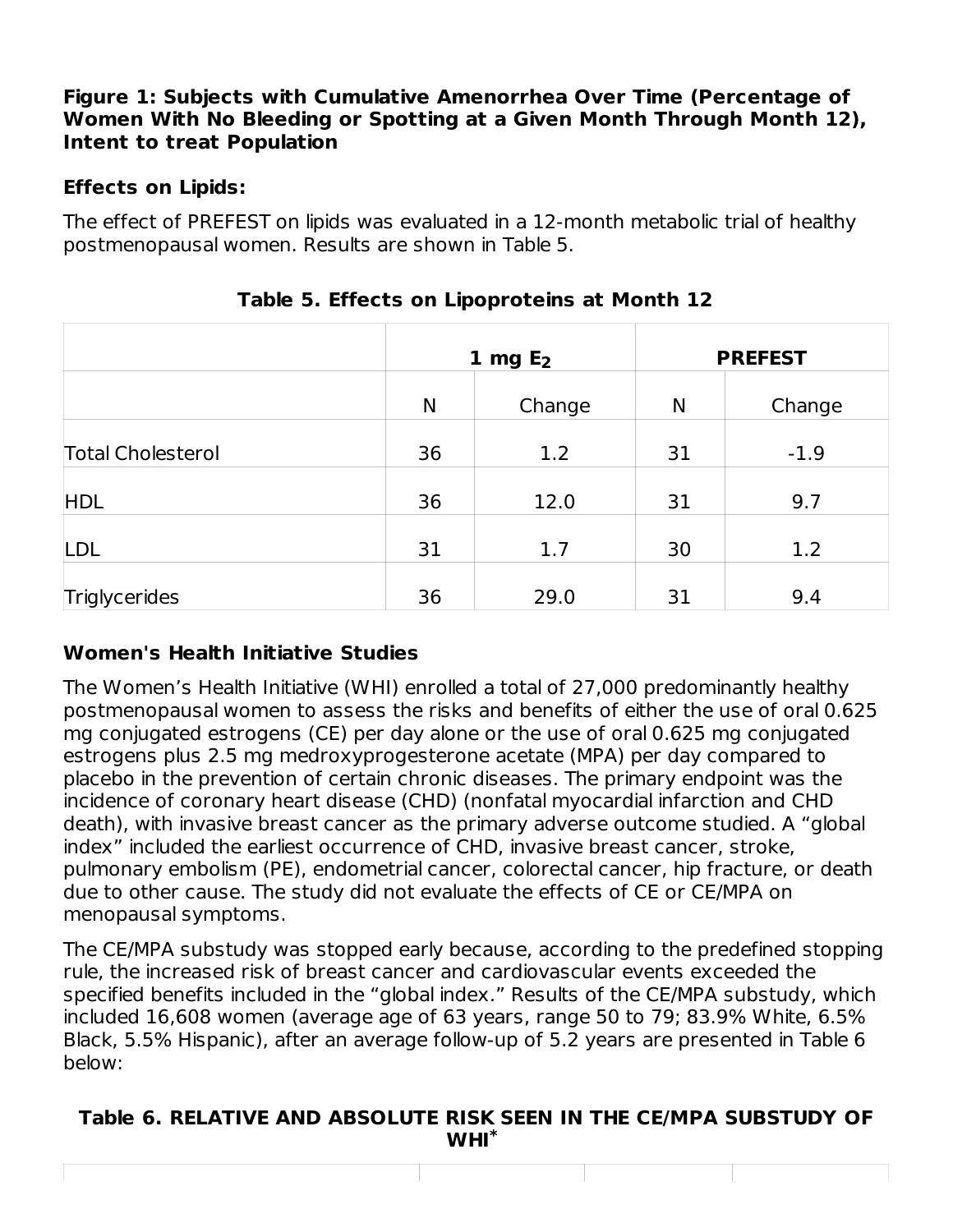| Event <sup>†</sup>                                 | <b>Relative Risk</b><br>CE/MPA vs<br>placebo<br>at 5.2 Years            | Placebo<br>$n = 8102$ | <b>CE/MPA</b><br>$n = 8506$              |
|----------------------------------------------------|-------------------------------------------------------------------------|-----------------------|------------------------------------------|
|                                                    | $(95\% \text{ Cl}^+)$                                                   |                       | Absolute Risk per 10,000<br>Person-years |
| <b>CHD</b> events<br>Non-fatal MI<br>CHD death     | 1.29(1.02)<br>1.63)<br>1.32 (1.02 to<br>1.72)<br>1.18 (0.70 to<br>1.97) | 30<br>23<br>6         | 37<br>30<br>$\overline{7}$               |
| Invasive breast cancer <sup>§</sup>                | 1.26 (1.00 to<br>1.59)                                                  | 30                    | 38                                       |
| Stroke                                             | 1.41 (1.07 to<br>1.85)                                                  | 21                    | 29                                       |
| Pulmonary embolism                                 | $2.13(1.39)$ to<br>3.25)                                                | 8                     | 16                                       |
| Colorectal cancer                                  | 0.63(0.43)<br>0.92)                                                     | 16                    | 10                                       |
| <b>Endometrial cancer</b>                          | 0.83(0.47)<br>1.47)                                                     | 6                     | 5                                        |
| Hip fracture                                       | $0.66$ (0.45 to<br>0.98)                                                | 15                    | 10                                       |
| Death due to causes other than the<br>events above | 0.92 (0.74 to<br>1.14)                                                  | 40                    | 37                                       |
| Global Index <sup>†</sup>                          | 1.15(1.03)<br>1.28)                                                     | 151                   | 170                                      |
| Deep vein thrombosis <sup>¶</sup>                  | 2.07 (1.49 to<br>2.87)                                                  | 13                    | 26                                       |
| Vertebral fractures <sup>¶</sup>                   | $0.66$ (0.44 to<br>0.98)                                                | 15                    | 9                                        |
| Other osteoporotic fractures¶                      | 0.77 (0.69 to<br>0.86)                                                  | 170                   | 131                                      |

\* adapted from JAMA, 2002; 288:321-333

† a subset of the events was combined in a "global index", defined as the earliest occurrence of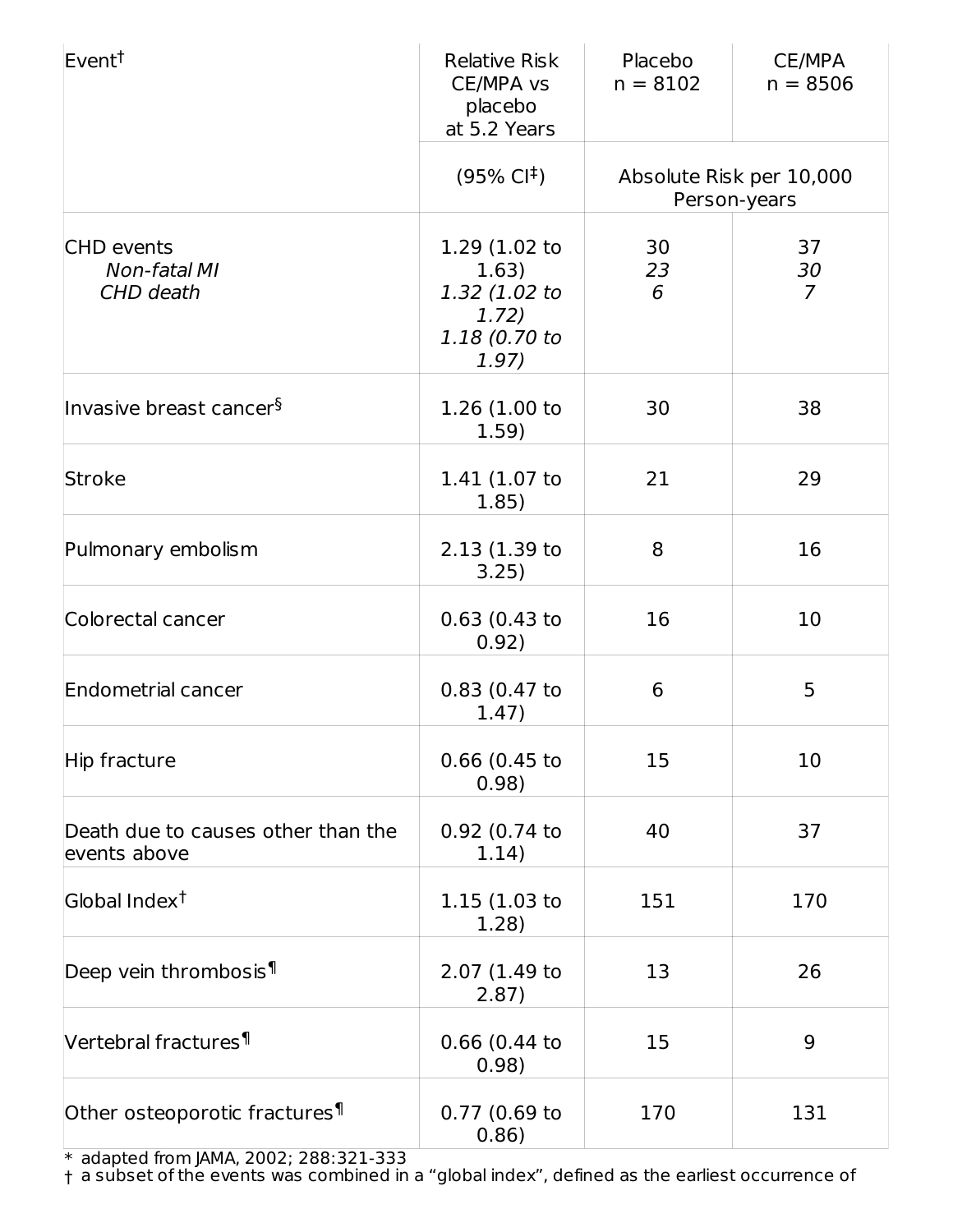† CHD events, invasive breast cancer, stroke, pulmonary embolism, endometrial cancer, colorectal cancer, hip fracture, or death due to other causes

‡ nominal confidence intervals unadjusted for multiple looks and multiple comparisons

§ includes metastatic and non-metastatic breast cancer with the exception of in situ breast cancer ¶ not included in Global Index

For those outcomes included in the "global index," the absolute excess risks per 10,000 women-years in the group treated with CE/MPA were 7 more CHD events, 8 more strokes, 8 more PEs, and 8 more invasive breast cancers, while absolute risk reductions per 10,000 women-years were 6 fewer colorectal cancers and 5 fewer hip fractures. The absolute excess risk of events included in the "global index" was 19 per 10,000 women-years. There was no difference between the groups in terms of all-cause mortality. (See BOXED WARNINGS, WARNINGS, and PRECAUTIONS.)

#### **Women's Health Initiative Memory Study**

The Women's Health Initiative Memory Study (WHIMS), a substudy of WHI, enrolled 4,532 predominantly healthy postmenopausal women 65 years of age and older (47% were age 65 to 69 years, 35% were 70 to 74 years, and 18% were 75 years of age and older) to evaluate the effects of CE/MPA (0.625 mg conjugated estrogens plus 2.5 mg medroxyprogesterone acetate) on the incidence of probable dementia (primary outcome) compared with placebo.

After an average follow-up of 4 years, 40 women in the estrogen/progestin group (45 per 10,000 women-years) and 21 in the placebo group (22 per 10,000 women-years) were diagnosed with probable dementia. The relative risk of probable dementia in the hormone therapy group was 2.05 (95% CI, 1.21 to 3.48) compared to placebo. Differences between groups became apparent in the first year of treatment. It is unknown whether these findings apply to younger postmenopausal women. (See BOXED WARNINGS and WARNINGS, Dementia.)

#### **INDICATIONS AND USAGE:**

PREFEST is indicated in women who have a uterus for the:

- 1. Treatment of moderate to severe vasomotor symptoms associated with the menopause.
- 2. Treatment of moderate to severe symptoms of vulvar and vaginal atrophy associated with the menopause. When prescribed solely for the treatment of symptoms of vulvar and vaginal atrophy, topical vaginal products should be considered.
- 3. Prevention of postmenopausal osteoporosis. When prescribing solely for the prevention of postmenopausal osteoporosis, therapy should only be considered for women at significant risk of osteoporosis and nonestrogen medications should be carefully considered.

The mainstays for decreasing the risk of postmenopausal osteoporosis are weight bearing exercise, adequate calcium and vitamin D intake, and when indicated, pharmacologic therapy. Postmenopausal women require an average of 1500 mg/day of elemental calcium. Therefore, when not contraindicated, calcium supplementation may be helpful for women with suboptimal dietary intake. Vitamin D supplementation of 400 to 800 IU/day may also be required to ensure adequate daily intake in postmenopausal women.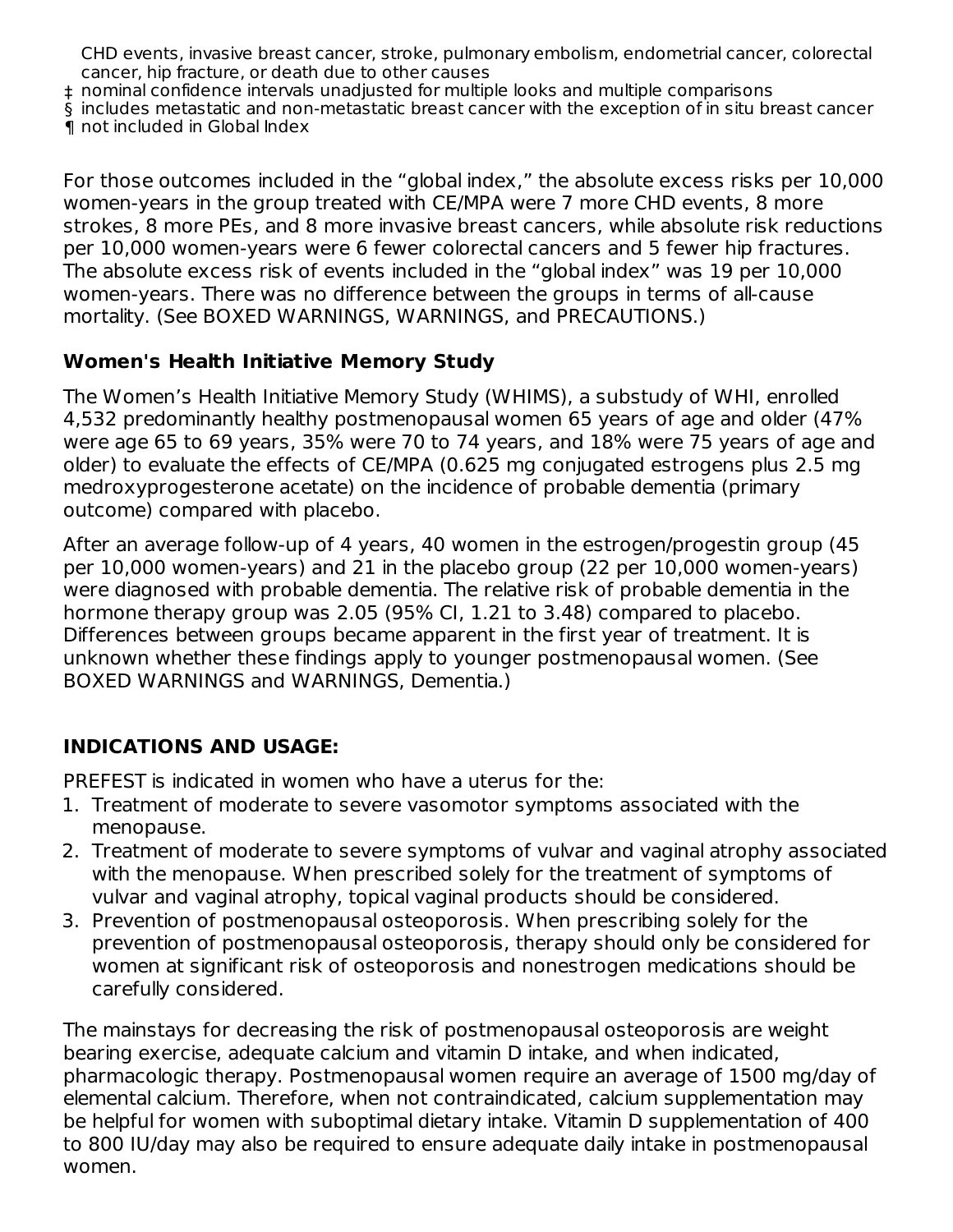#### **CONTRAINDICATIONS:**

PREFEST should not be used in women with any of the following conditions:

- 1. Undiagnosed abnormal genital bleeding.
- 2. Known, suspected, or history of cancer of the breast.
- 3. Known or suspected estrogen-dependent neoplasia.
- 4. Active deep vein thrombosis, pulmonary embolism or history of these conditions.
- 5. Active or recent (e.g., within the past year) arterial thromboembolic disease (e.g., stroke, myocardial infarction).
- 6. Liver dysfunction or disease.
- 7. PREFEST should not be used in patients with known hypersensitivity to its ingredients.
- 8. Known or suspected pregnancy. There is no indication for PREFEST in pregnancy. There appears to be little or no increased risk of birth defects in children born to women who have used estrogens and progestins from oral contraceptives inadvertently during early pregnancy (See PRECAUTIONS).

#### **WARNINGS:**

See BOXED WARNINGS.

#### **1. Cardiovascular disorders:**

Estrogen and estrogen/progestin therapy has been associated with an increased risk of cardiovascular events such as myocardial infarction and stroke, as well as venous thrombosis and pulmonary embolism (venous thromboembolism or VTE). Should any of these occur or be suspected, estrogens should be discontinued immediately.

Risk factors for arterial vascular disease (e.g., hypertension, diabetes mellitus, tobacco use, hypercholesterolemia, and obesity) and/or venous thromboembolism (e.g., personal history or family history of VTE, obesity, and systemic lupus erythematosus) should be managed appropriately.

#### **a. Coronary heart disease and stroke.**

In the Women's Health Initiative (WHI) study, an increase in the number of myocardial infarctions and strokes has been observed in women receiving CE compared to placebo. These observations are preliminary. (See CLINICAL PHARMACOLOGY, CLINICAL STUDIES.)

In the CE/MPA substudy of WHI, an increased risk of coronary heart disease (CHD) events (defined as nonfatal myocardial infarction and CHD death) was observed in women receiving CE/MPA compared to women receiving placebo (37 vs 30 per 10,000 women-years). The increase in risk was observed in year one and persisted.

In the same substudy of WHI, an increased risk of stroke was observed in women receiving CE/MPA compared to women receiving placebo (29 vs 21 per 10,000 womenyears). The increase in risk was observed after the first year and persisted.

In postmenopausal women with documented heart disease ( $n=2,763$ , average age 66.7 years) a controlled clinical trial of secondary prevention of cardiovascular disease (Heart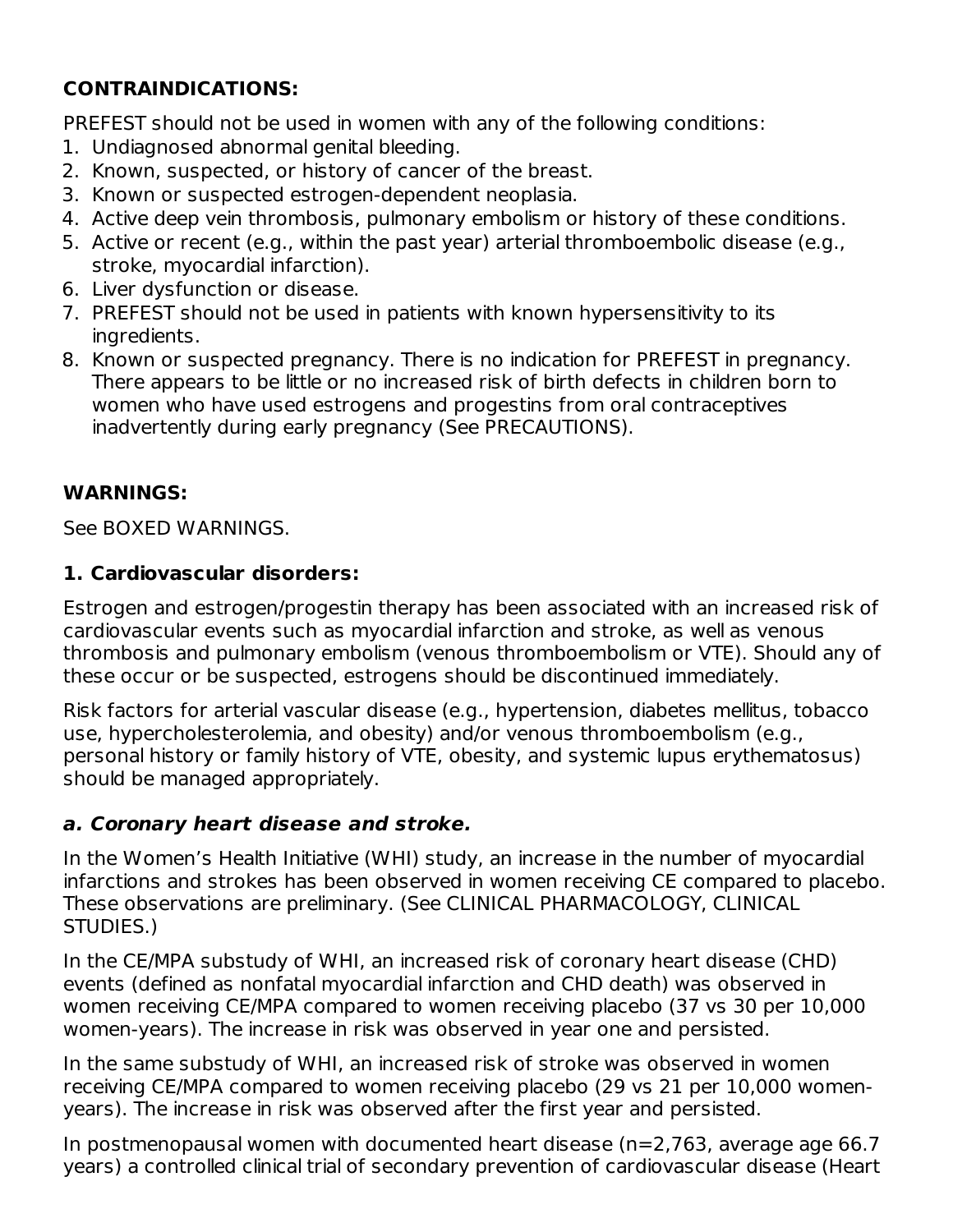and Estrogen/Progestin Replacement Study; HERS) treatment with (CE/MPA 0.625 mg/2.5 mg per day) demonstrated no cardiovascular benefit. During an average followup of 4.1 years, treatment with CE/MPA did not reduce the overall rate of CHD events in postmenopausal women with established coronary heart disease. There were more CHD events in the CE/MPA-treated group than in the placebo group in year 1, but not during the subsequent years. Two thousand three hundred and twenty one women from the original HERS trial agreed to participate in an open label extension of HERS, HERS II. Average follow-up in HERS II was an additional 2.7 years, for a total of 6.8 years overall. Rates of CHD events were comparable among women in the CE/MPA group and the placebo group in HERS, HERS II, and overall.

Large doses of estrogen (5 mg conjugated estrogens per day), comparable to those used to treat cancer of the prostate and breast, have been shown in a large prospective clinical trial in men to increase the risks of nonfatal myocardial infarction, pulmonary embolism, and thrombophlebitis.

#### **b. Venous thromboembolism (VTE).**

In the Women's Health Initiative (WHI) study, an increase in VTE has been observed in women receiving CE compared to placebo. These observations are preliminary. (See CLINICAL PHARMACOLOGY, CLINICAL STUDIES.)

In the CE/MPA substudy of WHI, a 2-fold greater rate of VTE, including deep venous thrombosis and pulmonary embolism, was observed in women receiving CE/MPA compared to women receiving placebo. The rate of VTE was 34 per 10,000 womenyears in the CE/MPA group compared to 16 per 10,000 women-years in the placebo group. The increase in VTE risk was observed during the first year and persisted.

If feasible, estrogens should be discontinued at least 4 to 6 weeks before surgery of the type associated with an increased risk of thromboembolism, or during periods of prolonged immobilization.

#### **2. Malignant neoplasms:**

#### **a. Endometrial cancer.**

The use of unopposed estrogens in women with intact uteri has been associated with an increased risk of endometrial cancer. The reported endometrial cancer risk among unopposed estrogen users is about 2- to 12-fold greater than in non-users, and appears dependent on duration of treatment and on estrogen dose. Most studies show no significant increased risk associated with use of estrogens for less than one year. The greatest risk appears associated with prolonged use, with increased risks of 15- to 24-fold for five to ten years or more and this risk has been shown to persist for at least 8 to 15 years after estrogen therapy is discontinued.

Clinical surveillance of all women taking estrogen/progestin combinations is important. Adequate diagnostic measures, including endometrial sampling when indicated, should be undertaken to rule out malignancy in all cases of undiagnosed persistent or recurring abnormal vaginal bleeding. There is no evidence that the use of natural estrogens results in a different endometrial risk profile than synthetic estrogens of equivalent estrogen dose. Adding a progestin to estrogen therapy has been shown to reduce the risk of endometrial hyperplasia, which may be a precursor to endometrial cancer.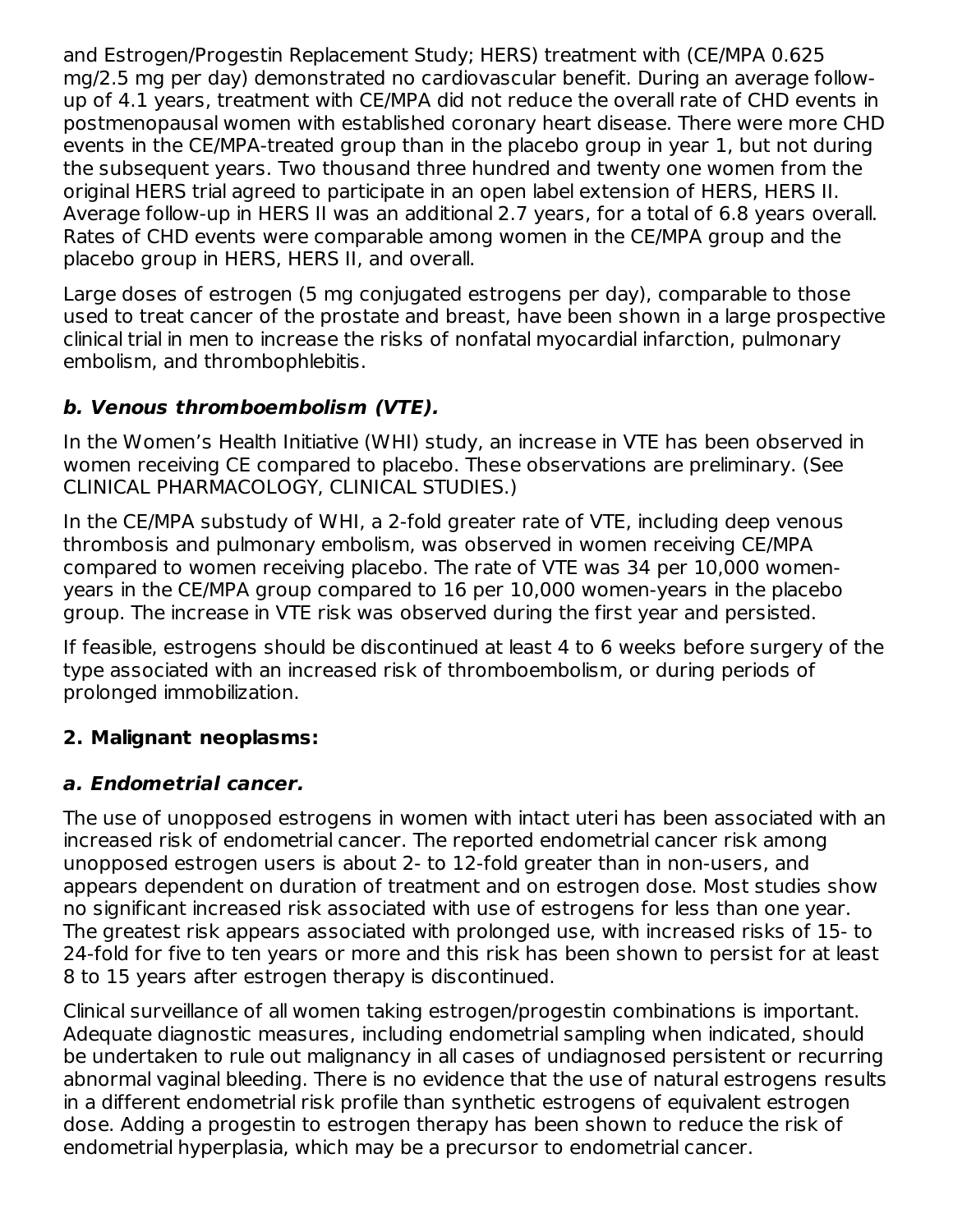#### **b. Breast cancer**.

The use of estrogens and progestins by postmenopausal women has been reported to increase the risk of breast cancer. The most important randomized clinical trial providing information about this issue is the Women's Health Initiative (WHI) substudy of CE/MPA (see CLINICAL PHARMACOLOGY, CLINICAL STUDIES). The results from observational studies are generally consistent with those of the WHI clinical trial and report no significant variation in the risk of breast cancer among different estrogens or progestins, doses, or routes of administration.

The CE/MPA substudy of WHI reported an increased risk of breast cancer in women who took CE/MPA for a mean follow-up of 5.6 years. Observational studies have also reported an increased risk for estrogen/progestin combination therapy, and a smaller increased risk for estrogen alone therapy, after several years of use. In the WHI trial and from observational studies, the excess risk increased with duration of use. From observational studies, the risk appeared to return to baseline in about five years after stopping treatment. In addition, observational studies suggest that the risk of breast cancer was greater, and become apparent earlier, with estrogen/progestin combination therapy as compared to estrogen alone therapy.

In the CE/MPA substudy, 26% of the women reported prior use of estrogen alone and/or estrogen/progestin combination hormone therapy. After a mean follow-up of 5.6 years during the clinical trial, the overall relative risk of invasive breast cancer was 1.24 (95% confidence interval 1.01 to 1.54), and the overall absolute risk was 41 vs. 33 cases per 10,000 women-years, for CE/MPA compared with placebo. Among women who reported prior use of hormone therapy, the relative risk of invasive breast cancer was 1.86, and the absolute risk was 46 vs. 25 cases per 10,000 women-years, for CE/MPA compared with placebo. Among women who reported no prior use of hormone therapy, the relative risk of invasive breast cancer was 1.09 and the absolute risk was 40 vs. 36 cases per 10,000 women-years for CE/MPA compared with placebo. In the same substudy, invasive breast cancers were larger and diagnosed at a more advanced stage in the CE/MPA group compared with the placebo group. Metastatic disease was rare with no apparent difference between the two groups. Other prognostic factors such as histologic subtype, grade and hormone receptor status did not differ between the groups.

The use of estrogen plus progestin has been reported to result in an increase in abnormal mammograms requiring further evaluation. All women should receive yearly breast examinations by a healthcare provider and perform monthly breast selfexaminations. In addition, mammography examinations should be scheduled based on patients age, risk factors, and prior mammogram results.

#### **c. Ovarian cancer**

The WHI estrogen plus progestin substudy reported a statistically non-significant increased risk of ovarian cancer. After an average follow-up of 5.6 years, the relative risk for ovarian cancer for CE plus MPA versus placebo was 1.58 (95 percent CI, 0.77 to 3.24). The absolute risk for CE plus MPA versus placebo was 4 versus 3 cases per 10,000 women-years.

A meta-analysis of 17 prospective and 35 retrospective epidemiology studies found that women who used hormonal therapy for menopausal symptoms had an increased risk for ovarian cancer. The primary analysis, using case-control comparisons, included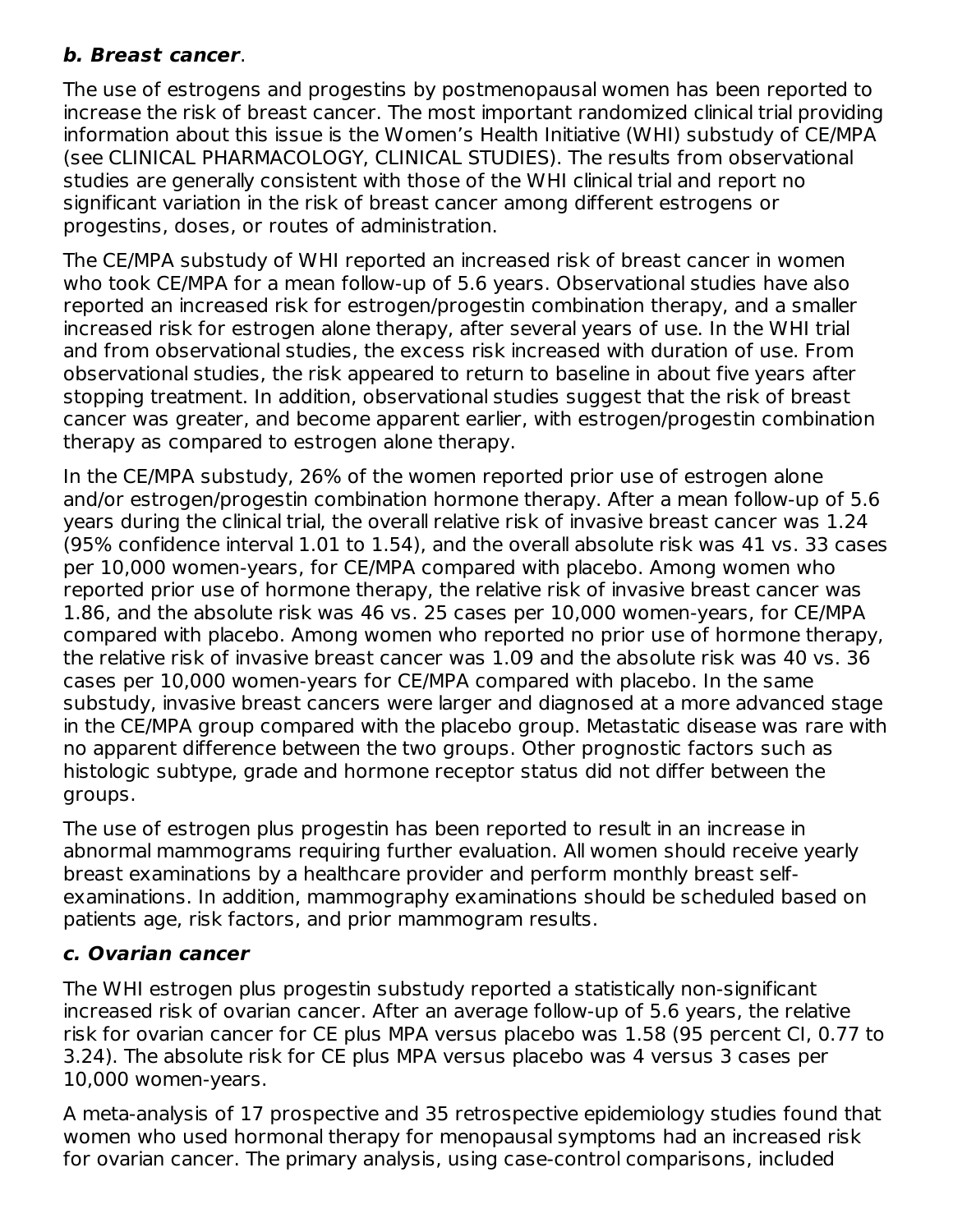12,110 cancer cases from the 17 prospective studies. The relative risks associated with current use of hormonal therapy was 1.41 (95% confidence interval [CI] 1.32 to 1.50); there was no difference in the risk estimates by duration of the exposure (less than 5 years [median of 3 years] vs. greater than 5 years [median of 10 years] of use before the cancer diagnosis). The relative risk associated with combined current and recent use (discontinued use within 5 years before cancer diagnosis) was 1.37 (95% CI 1.27 to 1.48), and the elevated risk was significant for both estrogen-alone and estrogen plus progestin products. The exact duration of hormone therapy use associated with an increased risk of ovarian cancer, however, is unknown.

#### **3. Dementia.**

In the Women's Health Initiative Memory Study (WHIMS), 4,532 generally healthy postmenopausal women 65 years of age and older were studied, of whom 35% were 70 to 74 years of age and 18% were 75 or older. After an average follow-up of 4 years, 40 women being treated with CE/MPA (1.8%, n=2,229) and 21 women in the placebo group (0.9%, n=2,303) received diagnoses of probable dementia. The relative risk for CE/MPA versus placebo was 2.05 (95% confidence interval 1.21 to 3.48), and was similar for women with and without histories of menopausal hormone use before WHIMS. The absolute risk of probable dementia for CE/MPA versus placebo was 45 versus 22 cases per 10,000 women-years, and the absolute excess risk for CE/MPA was 23 cases per 10,000 women-years. It is unknown whether these findings apply to younger postmenopausal women. (See CLINICAL PHARMACOLOGY, CLINICAL STUDIES and PRECAUTIONS, Geriatric Use.)

It is unknown whether these findings apply to estrogen alone therapy.

# **4. Gallbladder disease.**

A 2- to 4-fold increase in the risk of gallbladder disease requiring surgery in postmenopausal women receiving estrogens has been reported.

# **5. Hypercalcemia.**

Estrogen administration may lead to severe hypercalcemia in patients with breast cancer and bone metastases. If hypercalcemia occurs, use of the drug should be stopped and appropriate measures taken to reduce the serum calcium level.

# **6. Visual abnormalities.**

Retinal vascular thrombosis has been reported in patients receiving estrogens. Discontinue medication pending examination if there is sudden partial or complete loss of vision, or a sudden onset of proptosis, diplopia, or migraine. If examination reveals papilledema or retinal vascular lesions, estrogens should be permanently discontinued.

# **PRECAUTIONS:**

# **General:**

1. **Addition of a progestin when a woman has not had a hysterectomy.** Studies of the addition of a progestin for 10 or more days of a cycle of estrogen administration, or daily with estrogen in a continuous regimen, have reported a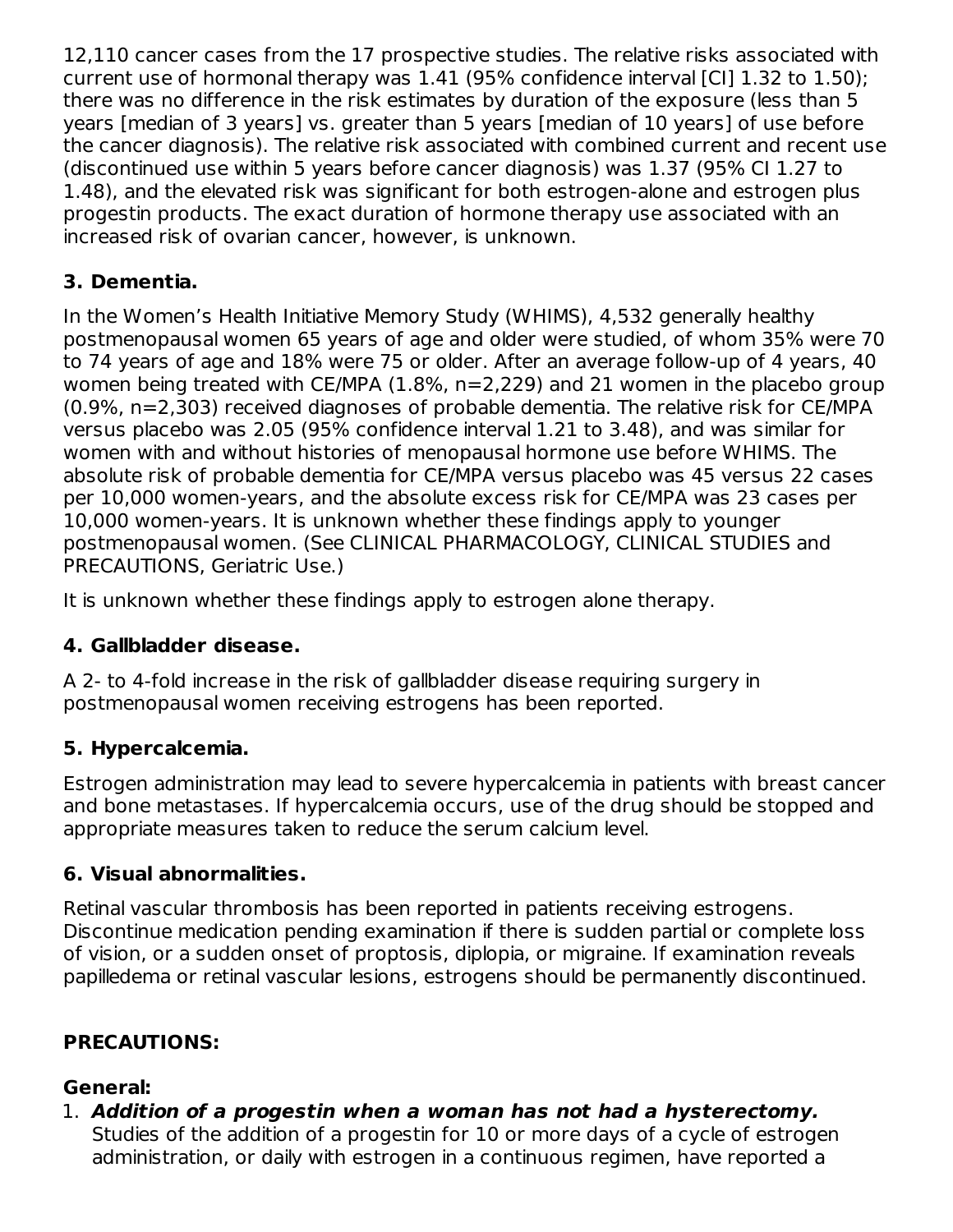lowered incidence of endometrial hyperplasia than would be induced by estrogen treatment alone. Endometrial hyperplasia may be a precursor to endometrial cancer.

There are, however, possible risks that may be associated with the use of progestins with estrogens compared to estrogen-alone treatment. These include a possible increased risk of breast cancer.

#### 2. **Elevated blood pressure.**

In a small number of case reports, substantial increases in blood pressure have been attributed to idiosyncratic reactions to estrogens. In a large, randomized, placebocontrolled clinical trial, a generalized effect of estrogens on blood pressure was not seen. Blood pressure should be monitored at regular intervals with estrogen use.

#### 3. **Hypertriglyceridemia.**

In patients with pre-existing hypertriglyceridemia, estrogen therapy may be associated with elevations of plasma triglycerides leading to pancreatitis and other complications.

#### 4. **Impaired liver function and past history of cholestatic jaundice.**

Estrogens may be poorly metabolized in patients with impaired liver function. For patients with a history of cholestatic jaundice associated with past estrogen use or with pregnancy, caution should be exercised and in the case of recurrence, medication should be discontinued.

#### 5. **Uterine bleeding.**

Use of PREFEST, can be associated with spotting, uterine bleeding, and anemia.

#### 6. **Hypothyroidism.**

Estrogen administration leads to increased thyroid-binding globulin (TBG) levels. Patients with normal thyroid function can compensate for the increased TBG by making more thyroid hormone, thus maintaining free  ${\sf T}_4$  and  ${\sf T}_3$  serum concentrations in the normal range. Patients dependent on thyroid hormone replacement therapy who are also receiving estrogens may require increased doses of their thyroid replacement therapy. These patients should have their thyroid function monitored in order to maintain their free thyroid hormone levels in an acceptable range.

#### 7. **Fluid retention.**

Because estrogens and progestins may cause some degree of fluid retention, patients with conditions that might be influenced by this factor, such as a cardiac or renal dysfunction, warrant careful observation when estrogens are prescribed.

#### 8. **Hypocalcemia.**

Estrogens should be used with caution in individuals with severe hypocalcemia.

#### 9. **Exacerbation of endometriosis.**

Endometriosis may be exacerbated with administration of estrogens.

#### 10. **Exacerbation of other conditions.**

Estrogens may cause an exacerbation of asthma, diabetes mellitus, epilepsy, migraine or porphyria, systemic lupus erythematosus, and hepatic hemangiomas and should be used with caution in women with these conditions.

#### **Patient Information:**

Physicians are advised to discuss the contents of the PATIENT INFORMATION leaflet with patients for whom they prescribe PREFEST.

#### **Laboratory Tests:**

Estrogen administration should be initiated at the lowest dose approved for the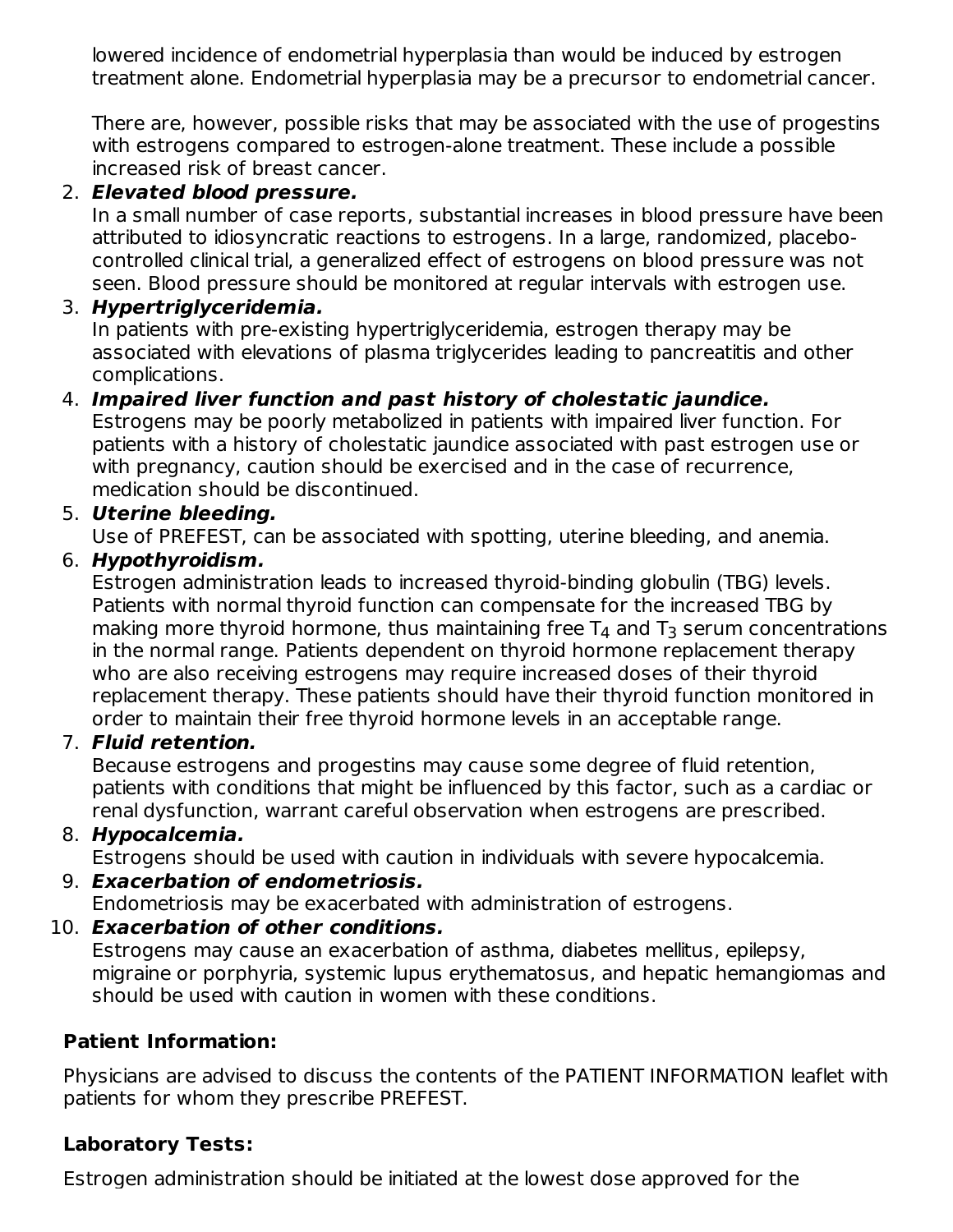Estrogen administration should be initiated at the lowest dose approved for the indication and then guided by clinical response rather than by serum hormone levels (e.g., estradiol, FSH).

#### **Drug/Laboratory Test Interactions:**

- 1. Accelerated prothrombin time, partial thromboplastin time, and platelet aggregation time; increased platelet count; increased factors II, VII antigen, VIII antigen, VIII coagulant activity, IX, X, XII, VII-X complex, II-VII-X complex, and betathromboglobulin; decreased levels of antifactor Xa and antithrombin III, decreased antithrombin III activity; increased levels of fibrinogen and fibrinogen activity; increased plasminogen antigen and activity.
- 2. Increased thyroid-binding globulin (TBG) levels leading to increased circulating total thyroid hormone levels as measured by protein-bound iodine (PBI),  ${\mathsf T}_4$  levels (by column or by radioimmunoassay) or T $_3$  levels by radioimmunoassay. T $_3$  resin uptake is decreased, reflecting the elevated TBG. Free  $T_4$  and free  $T_3$  concentrations are unaltered. Patients on thyroid replacement therapy may require higher doses of thyroid hormone.
- 3. Other binding proteins may be elevated in serum (i.e., corticosteroid binding globulin (CBG), sex hormonebinding globulin (SHBG)) leading to increased total circulating corticosteroids and sex steroids, respectively. Free hormone concentrations may be decreased. Other plasma proteins may be increased (angiotensinogen/renin substrate, alpha-1-antitrypsin, ceruloplasmin).
- 4. Increased plasma HDL and  $HDL<sub>2</sub>$  cholesterol subfraction concentrations, reduced LDL cholesterol concentration, increased triglycerides levels.
- 5. Impaired glucose tolerance.
- 6. Reduced response to metyrapone test.

#### **Carcinogenesis, Mutagenesis, and Impairment of Fertility:**

Long-term continuous administration of estrogen, with and without progestin, in women with and without a uterus, has shown an increased risk of endometrial cancer, breast cancer, and ovarian cancer. (See BOXED WARNINGS, WARNINGS and PRECAUTIONS.)

Long-term continuous administration of natural and synthetic estrogens in certain animal species increases the frequency of carcinomas of the breast, uterus, cervix, vagina, testis, and liver.

#### **Pregnancy:**

PREFEST should not be used during pregnancy. (See CONTRAINDICATIONS.)

#### **Nursing Mothers:**

Estrogen administration to nursing mothers has been shown to decrease the quantity and quality of the milk. Detectable amounts of estrogens and progestins have been identified in the milk of mothers receiving this drug. Caution should be exercised when PREFEST is administered to a nursing mother.

#### **Pediatric Use:**

PREFEST is not indicated for use in children.

#### **Geriatric Use:**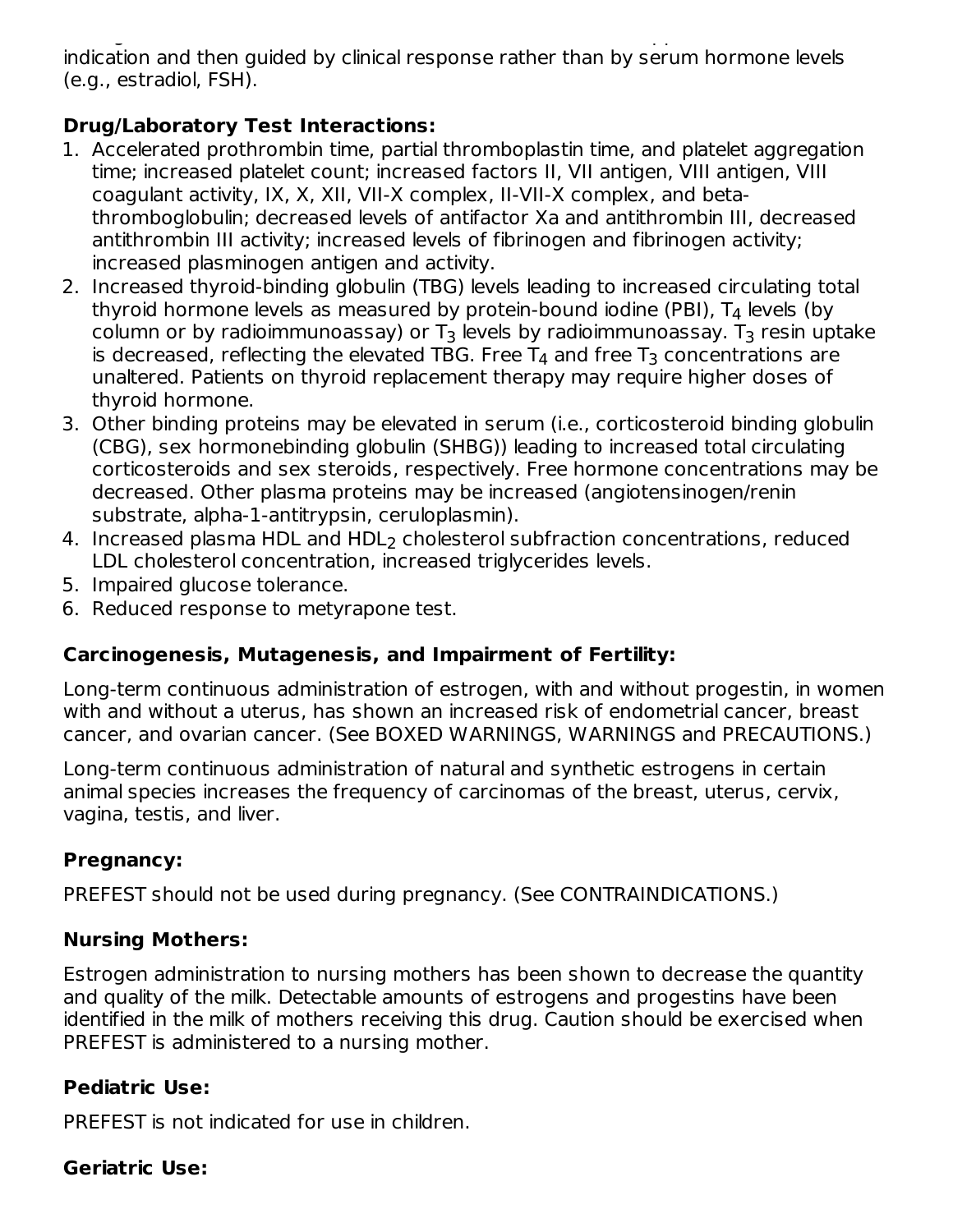There have not been sufficient numbers of geriatric patients involved in clinical studies utilizing PREFEST to determine whether those over 65 years of age differ from younger subjects in their response to PREFEST.

In the Women's Health Initiative Memory Study, including 4,532 women 65 years of age and older, followed for an average of 4 years, 82% (n=3,729) were 65 to 74 while 18% (n=803) were 75 and over. Most women (80%) had no prior hormone therapy use. Women treated with conjugated estrogens plus medroxyprogesterone acetate were reported to have a two-fold increase in the risk of developing probable dementia. Alzheimer's disease was the most common classification of probable dementia in both the conjugated estrogens plus medroxyprogesterone acetate group and the placebo group. Ninety percent of the cases of probable dementia occurred in the 54% of women that were older than 70. (See WARNINGS, Dementia.)

It is unknown whether these findings apply to estrogen alone therapy.

#### **ADVERSE REACTIONS:**

See BOXED WARNINGS, WARNINGS, and PRECAUTIONS.

Because clinical trials are conducted under widely varying conditions, adverse reaction rates observed in the clinical trials of a drug cannot be directly compared to rates in the clinical trials of another drug and may not reflect the rates observed in practice. The adverse reaction information from clinical trials does, however, provide a basis for identifying the adverse events that appear to be related to drug use and for approximating rates.

#### **Table 7. ALL TREATMENT-EMERGENT ADVERSE EVENTS REGARDLESS OF DRUG RELATIONSHIP REPORTED AT A FREQUENCY OF ≥ 5% WITH PREFEST**

#### FOUR 12-MONTH CLINICAL TRIALS

|                         | <b>PREFEST (Estradiol and Norgestimate)</b><br>$(N = 579)$<br>N(% ) |
|-------------------------|---------------------------------------------------------------------|
| Body as a Whole         |                                                                     |
| Back pain               | 69 (12%)                                                            |
| Fatigue                 | 32(6%)                                                              |
| Influenza-like symptoms | 64 (11%)                                                            |
| Pain                    | 37 (6%)                                                             |
| Digestive System        |                                                                     |
| Abdominal pain          | 70 (12%)                                                            |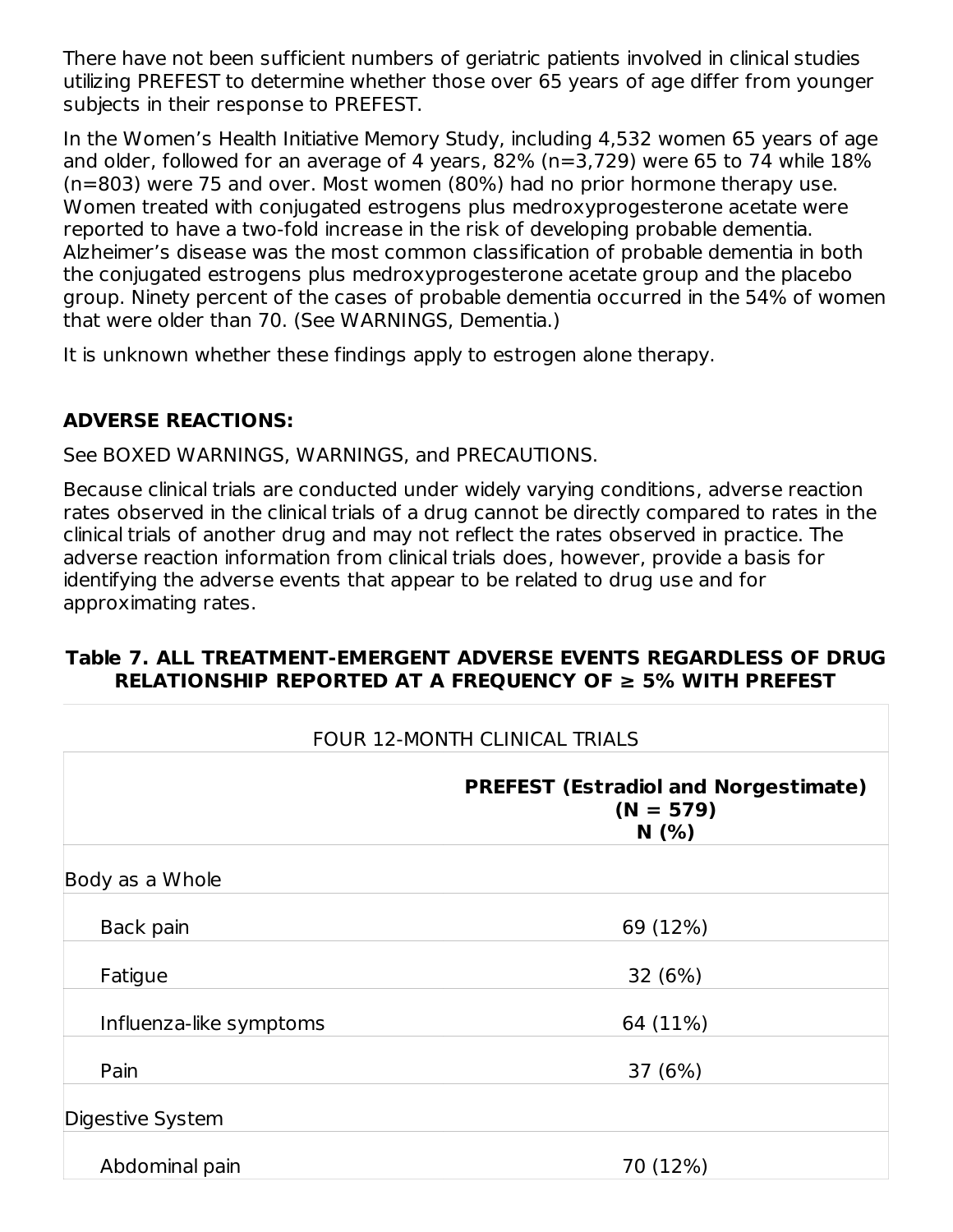| Flatulence                            | 29 (5%)   |
|---------------------------------------|-----------|
| Nausea                                | 34 (6%)   |
| Tooth disorder                        | 27 (5%)   |
| Musculoskeletal System                |           |
| Arthralgia                            | 51 (9%)   |
| Myalgia                               | 30 (5%)   |
| Nervous System                        |           |
| <b>Dizziness</b>                      | 27 (5%)   |
| Headache                              | 132 (23%) |
| Psychiatric Disorders                 |           |
| Depression                            | 27 (5%)   |
| <b>Reproductive System</b>            |           |
| Breast pain                           | 92 (16%)  |
| Dysmenorrhea                          | 48 (8%)   |
| Vaginal bleeding (all)                | 52 (9%)   |
| Vaginitis                             | 42 (7%)   |
| <b>Resistance Mechanism Disorders</b> |           |
| Viral infection                       | 35 (6%)   |
| <b>Respiratory System</b>             |           |
| Coughing                              | 28 (5%)   |
| Pharyngitis                           | 38 (7%)   |
| <b>Sinusitis</b>                      | 44 (8%)   |
| Upper respiratory-tract infection     | 121 (21%) |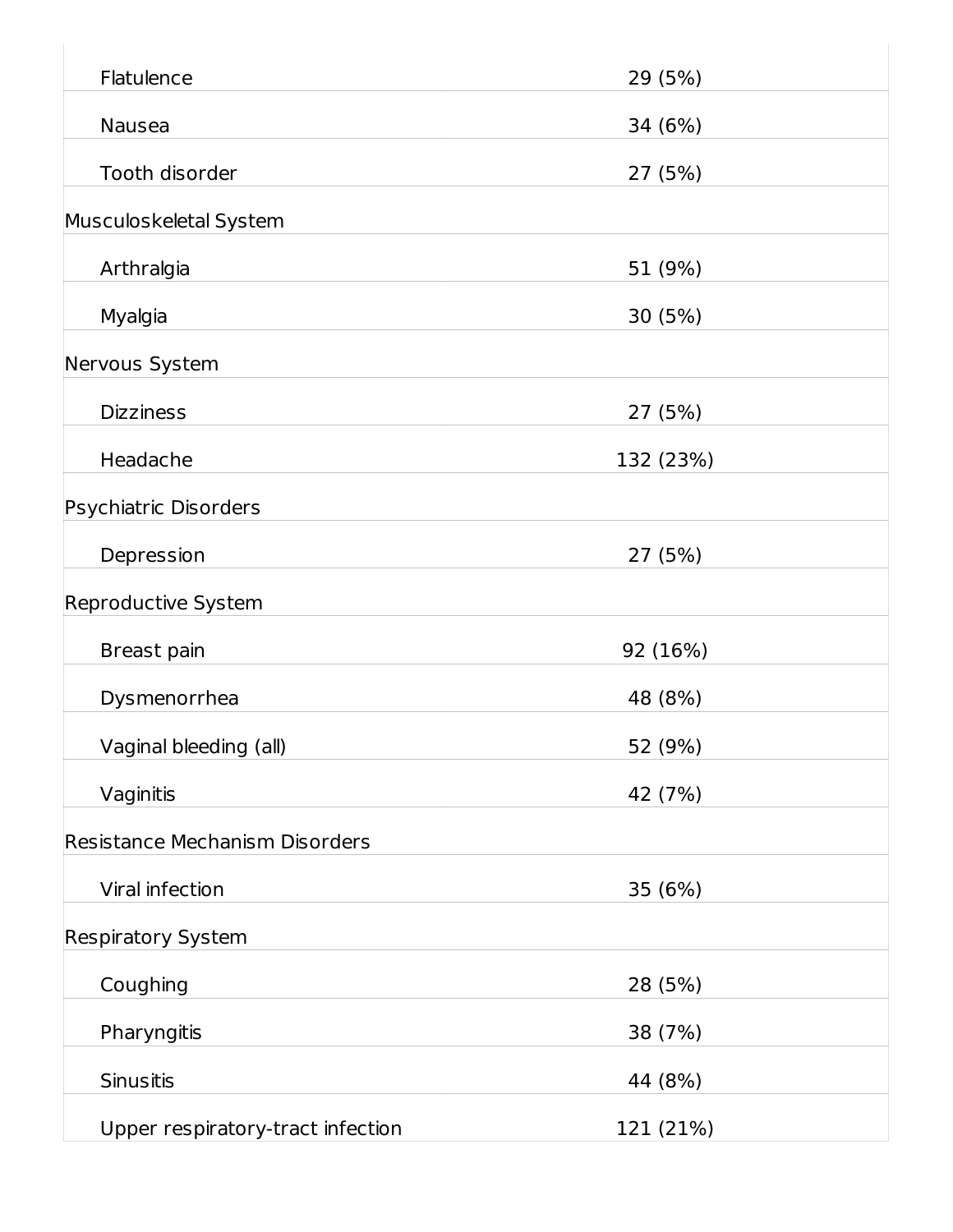The following additional adverse reactions have been reported with estrogen and/or progestin therapy:

#### 1. **Genitourinary system.**

Changes in vaginal bleeding pattern and abnormal withdrawal bleeding or flow; breakthrough bleeding; spotting; dysmenorrhea, increase in size of uterine leiomyomata; vaginitis, including vaginal candidiasis; change in amount of cervical secretion; changes in cervical ectropion; ovarian cancer; endometrial hyperplasia; endometrial cancer.

#### 2. **Breasts.**

Tenderness, enlargement, pain, nipple discharge, galactorrhea; fibrocystic breast changes; breast cancer.

#### 3. **Cardiovascular.**

Deep and superficial venous thrombosis; pulmonary embolism; thrombophlebitis; myocardial infarction; stroke; increase in blood pressure.

#### 4. **Gastrointestinal.**

Nausea, vomiting; abdominal cramps, bloating; cholestatic jaundice; increased incidence of gallbladder disease; pancreatitis, enlargement of hepatic hemangiomas.

#### 5. **Skin.**

Chloasma or melasma, that may persist when drug is discontinued; erythema multiforme; erythema nodosum; hemorrhagic eruption; loss of scalp hair; hirsutism; pruritus, rash.

#### 6. **Eyes.**

Retinal vascular thrombosis, intolerance to contact lenses.

#### 7. **Central Nervous System.**

Headache; migraine; dizziness; mental depression; chorea; nervousness; mood disturbances; irritability; exacerbation of epilepsy, dementia.

#### 8. **Miscellaneous.**

Increase or decrease in weight; reduced carbohydrate tolerance; aggravation of porphyria; edema; arthalgias; leg cramps; changes in libido; urticaria, angioedema, anaphylactoid/anaphylactic reactions; hypocalcemia; exacerbation of asthma; increased triglycerides.

#### **OVERDOSAGE:**

Serious ill effects have not been reported following acute ingestion of large doses of estrogen-containing drug products by young children. Overdosage of estrogen may cause nausea and vomiting, and withdrawal bleeding may occur in females.

#### **DOSAGE AND ADMINISTRATION:**

Use of estrogen, alone or in combination with a progestin, should be with the lowest effective dose and for the shortest duration consistent with treatment goals and risks for the individual woman. Patients should be reevaluated periodically as clinically appropriate (e.g., 3-month to 6-month intervals) to determine if treatment is still necessary (See BOXED WARNINGS and WARNINGS). For women who have a uterus, adequate diagnostic measures, such as endometrial sampling, when indicated, should be undertaken to rule out malignancy in cases of undiagnosed persistent or recurring abnormal vaginal bleeding.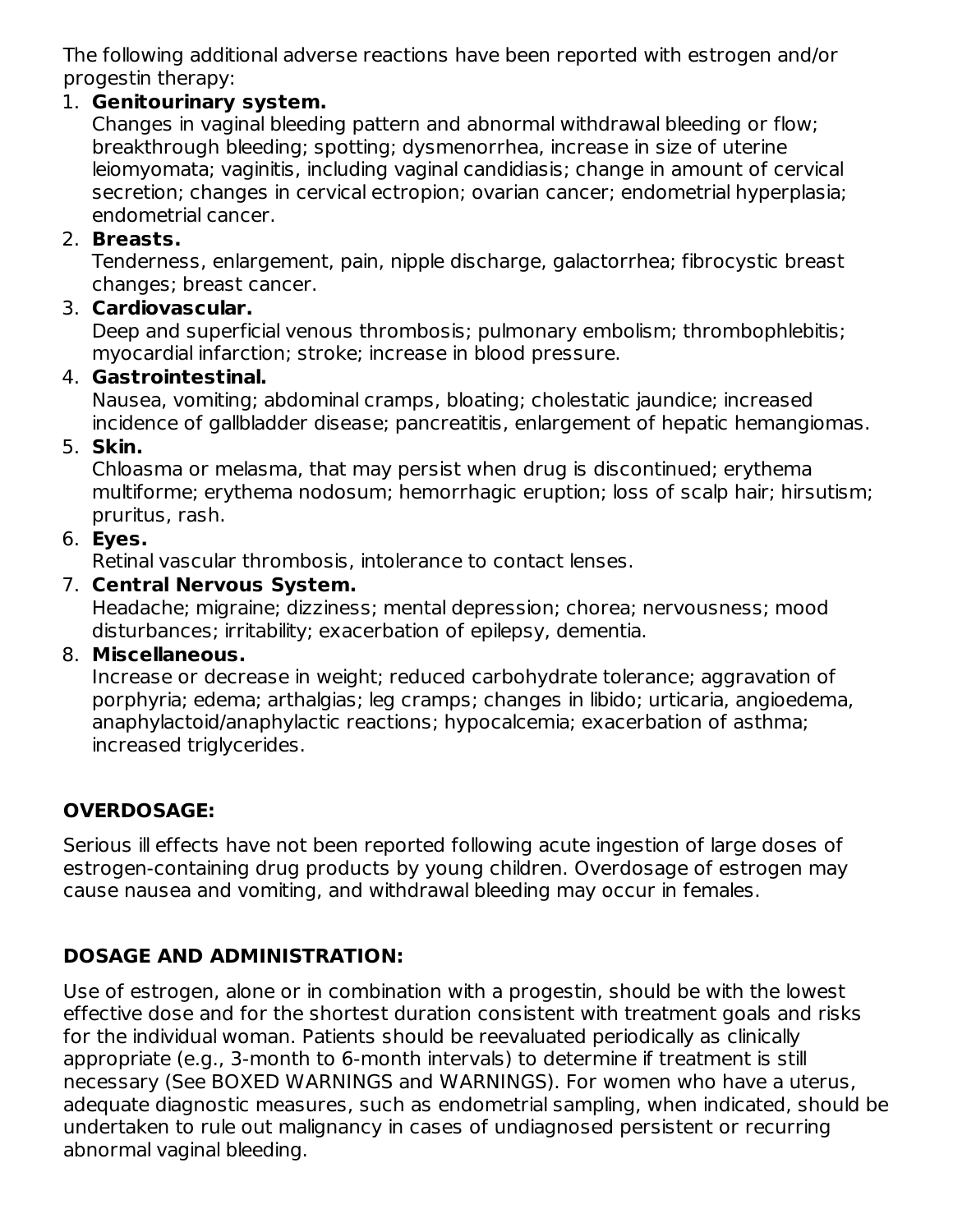PREFEST regimen consists of the daily administration of a single tablet containing 1 mg estradiol (peach color) for three days followed by a single tablet of 1 mg estradiol combined with 0.09 mg norgestimate (white color) for three days. This regimen is repeated continuously without interruption.

1. For treatment of moderate to severe vasomotor symptoms and vulvar and vaginal atrophy associated with menopause, the patient should start with the first tablet in the first row, and place the weekday schedule sticker which starts with the weekday of first tablet intake in the appropriate space. After all tablets from the blister card have been used, the first tablet from a new blister card should be taken on the following day.

This dose may not be the lowest effective dose for treatment of vasomotor symptoms and vulvar and vaginal atrophy.

Patients should be re-evaluated at three-month to six-month intervals to determine if treatment for symptoms is still necessary.

2. For prevention of postmenopausal osteoporosis, the patient should start with the first tablet in the first row, and place the weekday schedule sticker which starts with the weekday of first tablet intake in the appropriate space. After all tablets from the blister card have been used, the first tablet from a new blister card should be taken on the following day.

This dose may not be the lowest effective dose for the prevention of postmenopausal osteoporosis.

#### **Missed Tablets:**

If a tablet is missed for one or more days, therapy should be resumed with the next available tablet. The patient should continue to take only one tablet each day in sequence.

The lowest effective dose of PREFEST has not been determined.

#### **HOW SUPPLIED:**

PREFEST $^{\circledR}$  (estradiol 1 mg and estradiol 1 mg/norgestimate 0.09 mg) tablets are packaged in cartons of six pouches each containing 30 tablets (NDC 51285-063-90).

1 mg estradiol, USP: Peach, round, flat-faced, beveled-edge, unscored tablets, debossed with **P** on one side and **93** on the other side.

1 mg estradiol, USP and 0.09 mg norgestimate, USP: White, round, flat-faced, bevelededge, unscored tablets, debossed with **P** on one side and **92** on the other side.

Each pouch consists of a blister card containing 3 peach tablets followed by 3 white tablets. This pattern of 3 peach tablets and 3 white tablets repeats for a total of 30 tablets per blister card. Each blister card contains 15 tablets of each of the two tablets. The 3-day phases are alternated continuously during treatment.

Store at 20º to 25ºC (68º to 77ºF) [See USP Controlled Room Temperature].

KEEP OUT OF REACH OF CHILDREN.

#### **TEVA WOMEN'S HEALTH, INC. Subsidiary of TEVA PHARMACEUTICALS USA, INC.** North Wales, PA 19454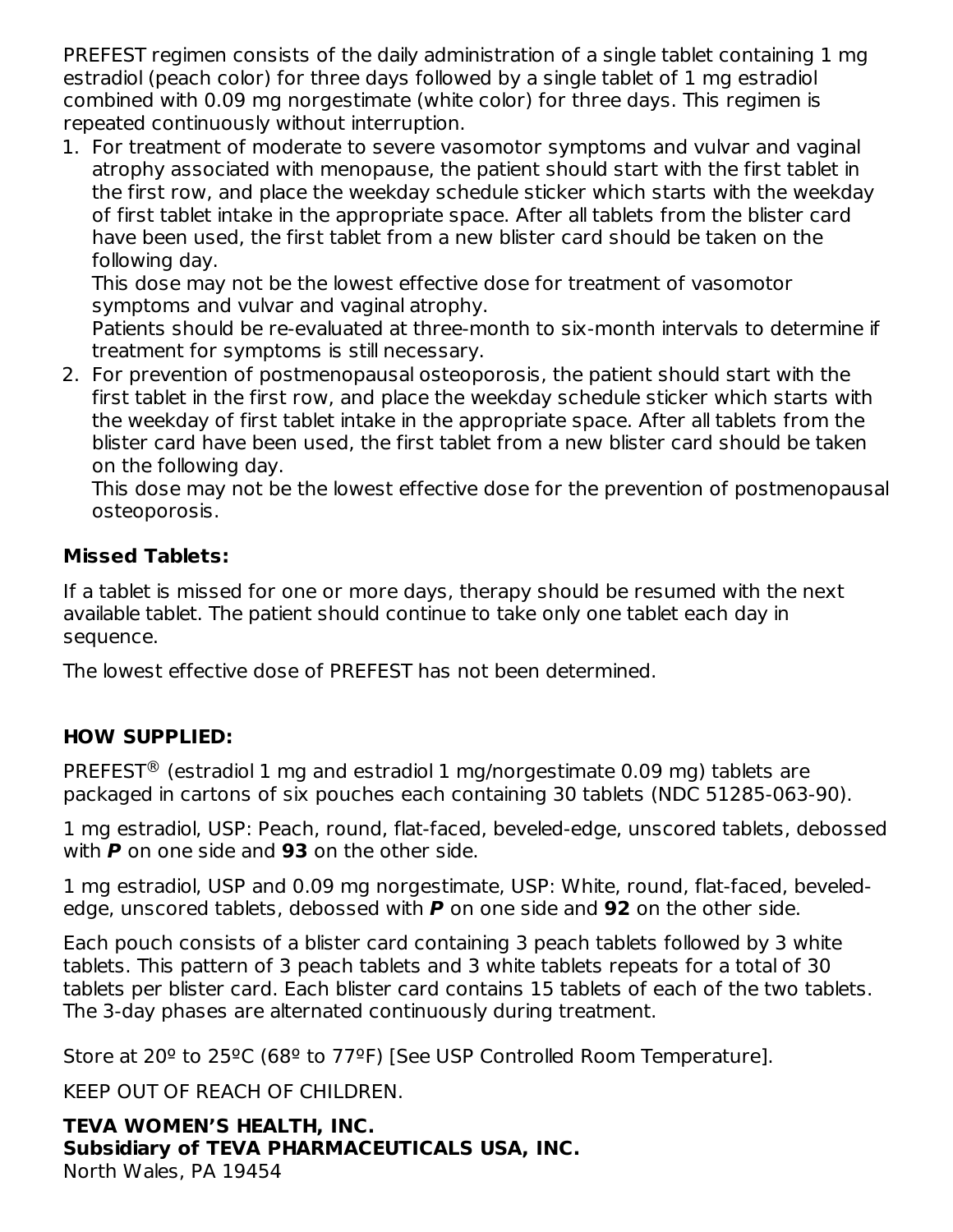#### **PATIENT INFORMATION**

#### **Prefest ®**

(estradiol/norgestimate) tablets

Read this PATIENT INFORMATION before you start taking PREFEST and read what you get each time you refill PREFEST. There may be new information. This information does not take the place of talking to your healthcare provider about your medical condition or your treatment.

#### **What is the most important information I should know about PREFEST (a combination of estrogen and progestin hormones)?**

Do not use estrogens and progestins to prevent heart disease, heart attacks, or strokes. Using estrogens and progestins may increase your chances of getting heart attacks, strokes, breast cancer, and blood clots. Using estrogens with progestins may increase your risk of dementia. You and your healthcare provider should talk regularly about whether you still need treatment with PREFEST.

#### **What is PREFEST?**

PREFEST is a medicine that contains two kinds of hormones, estrogen and progestin.

#### **What is PREFEST used for?**

PREFEST is used after menopause to:

**reduce moderate or severe hot flashes.** Estrogens are hormones made by a woman's ovaries. The ovaries normally stop making estrogens when a woman is between 45 to 55 years old. This drop in estrogen levels causes the "change of life" or menopause (the end of monthly menstrual periods). Sometimes, both ovaries are removed during an operation before natural menopause takes place. The sudden drop in estrogen levels causes "surgical menopause."

When the estrogen levels begin dropping, some women develop very uncomfortable symptoms, such as feelings of warmth in the face, neck, and chest, or sudden strong feelings of heat and sweating ("hot flashes" or "hot flushes"). In some women, the symptoms are mild, and they will not need estrogens. In other women, symptoms can be more severe. You and your healthcare provider should talk regularly about whether you still need treatment with PREFEST.

- **treat moderate to severe dryness, itching, and burning in or around the vagina.** You and your healthcare provider should talk regularly about whether you still need treatment with PREFEST to control these problems. If you use PREFEST only to treat your dryness, itching, and burning in or around your vagina, talk with your healthcare provider about whether a topical vaginal product would be better for you.
- **help reduce your chances of getting osteoporosis (thin, weak bones).** Osteoporosis from menopause is a thinning of the bones that makes them weaker and easier to break. If you use PREFEST only to prevent osteoporosis from menopause, talk with your healthcare provider about whether a different treatment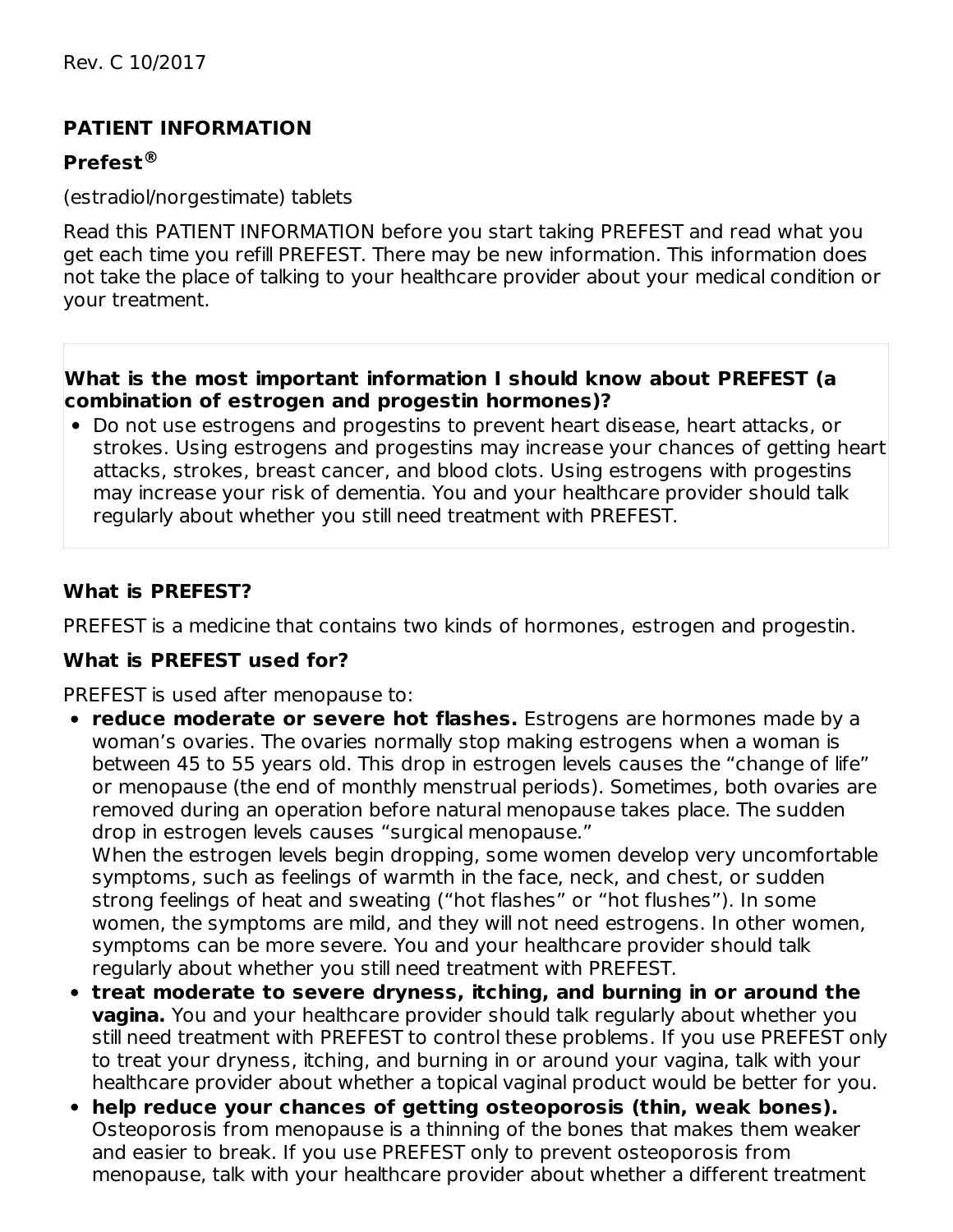or medicine without estrogens might be better for you. You and your healthcare provider should talk regularly about whether you should continue with PREFEST. Weight-bearing exercise, like walking or running, and taking calcium and vitamin D supplements may also lower your chances of getting postmenopausal osteoporosis. It is important to talk about exercise and supplements with your healthcare provider before starting them.

#### **Who Should Not Take PREFEST?**

Do not start taking PREFEST if you:

- **have unusual vaginal bleeding.**
- **currently have or have had certain cancers.** Estrogens may increase the chances of getting certain types of cancers, including cancer of the breast or uterus. If you have or had cancer, talk with your healthcare provider about whether you should take PREFEST.
- **had a stroke or heart attack in the past year.**
- **currently have or have had blood clots.**
- **currently have or have had liver problems.**
- **are allergic to PREFEST or any of its ingredients**. See the end of this leaflet for a list of ingredients in PREFEST.
- **think you may be pregnant.**

#### **Tell your healthcare provider:**

- **if you are breastfeeding.** The hormones in PREFEST can pass into your milk.
- **about all of your medical problems**. Your healthcare provider may need to check you more carefully if you have certain conditions, such as asthma (wheezing), epilepsy (seizures), migraine, endometriosis, lupus, problems with your heart, liver, thyroid, kidneys, or have high calcium levels in your blood.
- **about all the medicines you take.** This includes prescription and non-prescription medicines, vitamins, and herbal supplements. Some medicines may affect how PREFEST works. PREFEST may also affect how your other medicines work.
- **if you are going to have surgery or will be on bed rest.** You may need to stop taking estrogens.

#### **How Should I Take PREFEST?**

- PREFEST therapy consists of taking one single peach tablet (estrogen only) each day for three days followed by one single white tablet (combination of estrogen and progestin) each day for three days. The three days of peach tablets followed by the three days of the white tablets are repeated continuously during treatment.
- If you miss a dose, take it as soon as possible. However, if it is almost time for your next dose, skip the missed dose and go back to your normal schedule. Do not take 2 doses at the same time.

Estrogens and progestins should be used at the lowest dose possible for your treatment, only as long as needed. The lowest effective dose of PREFEST has not been determined. You and your healthcare provider should talk regularly (for example, every 3 to 6 months) about the dose you are taking and whether you still need treatment with PREFEST.

#### **What are the possible side effects of estrogens?**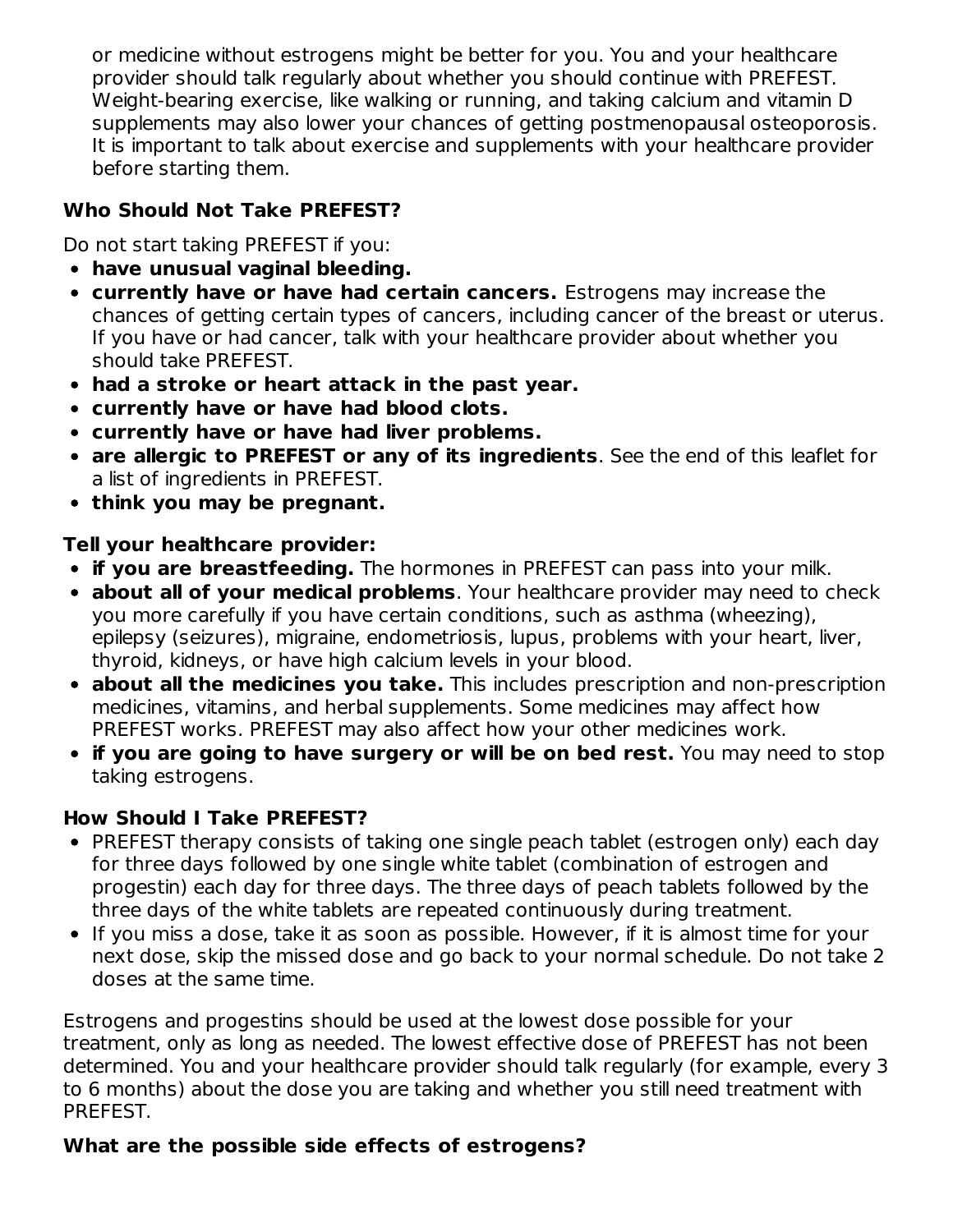#### **Less common but serious side effects include:**

- Breast cancer
- Cancer of the uterus
- Stroke
- Heart attack
- Blood clots
- Dementia
- Gallbladder disease
- Ovarian cancer

#### **These are some of the warning signs of serious side effects:**

- Breast lumps
- Unusual vaginal bleeding
- Dizziness and faintness
- Changes in speech
- Severe headaches
- Chest pain
- Shortness of breath
- Pains in your legs
- Changes in vision
- Vomiting

Call your healthcare provider right away if you get any of these warning signs, or any other unusual symptom that concerns you.

#### **Common side effects include:**

- Headache
- Breast pain
- Irregular vaginal bleeding or spotting
- Stomach/abdominal cramps, bloating
- Nausea and vomiting
- Hair loss

#### **Other side effects include:**

- High blood pressure
- Liver problems
- High blood sugar
- Fluid retention
- Enlargement of benign tumors of the uterus ("fibroids")
- Vaginal yeast infection

These are not all the possible side effects of PREFEST. For more information, ask your healthcare provider or pharmacist.

#### **What can I do to lower my chances of a serious side effect with PREFEST?**

Talk with your healthcare provider regularly about whether you should continue taking PREFEST. See your healthcare provider right away if you get vaginal bleeding while taking PREFEST. Have a breast exam and mammogram (breast X-ray) every year unless your healthcare provider tells you something else. If members of your family have had breast cancer or if you have ever had breast lumps or an abnormal mammogram you may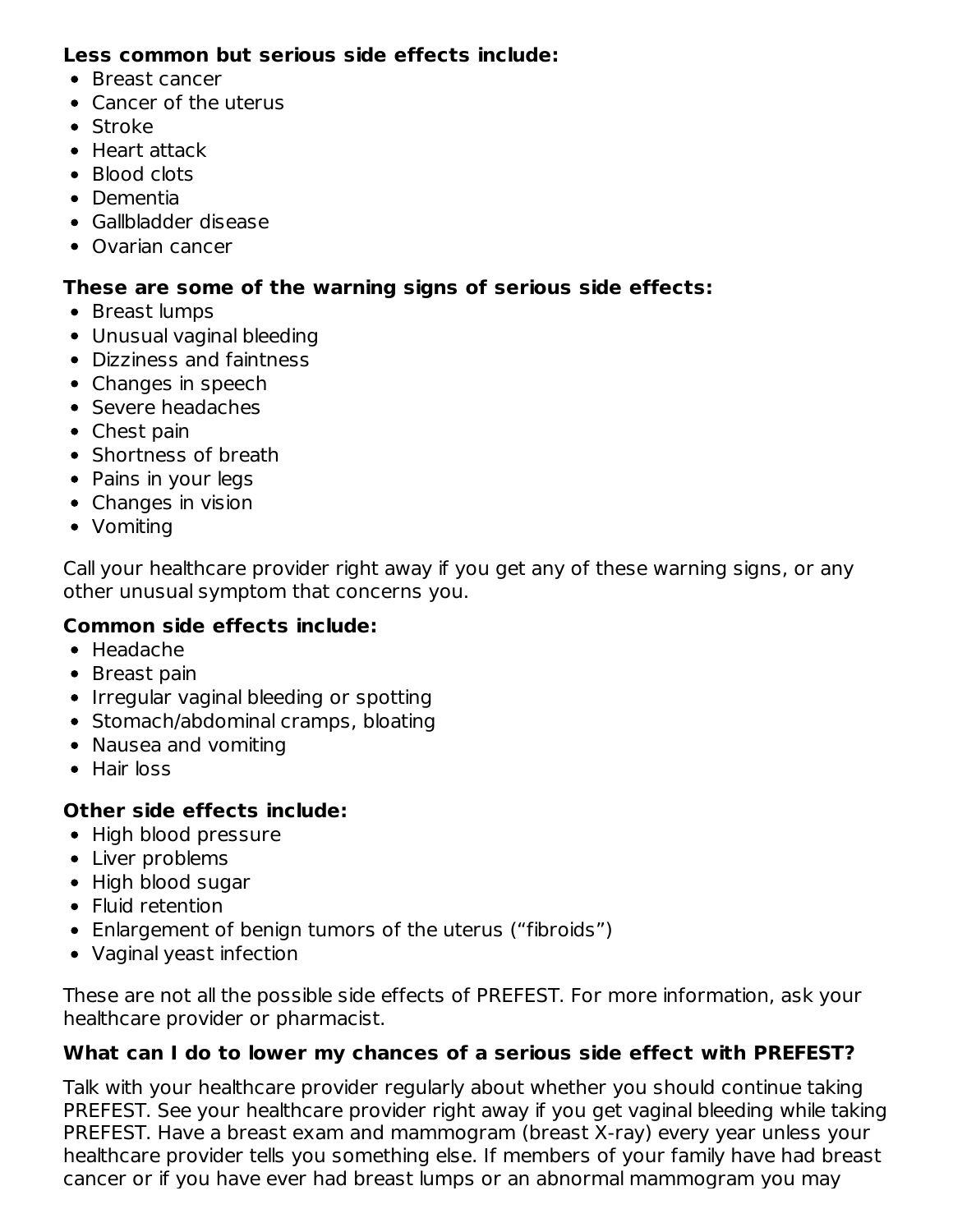cancer or if you have ever had breast lumps or an abnormal mammogram you may need to have breast exams more often. If you have high blood pressure, high cholesterol (fat in blood), diabetes, are overweight, or if you use tobacco, you may have higher chances for getting heart disease. Ask your healthcare provider for ways to lower your chances for getting heart disease.

#### **General information about the safe and effective use of PREFEST**

Medicines are sometimes prescribed for conditions that are not mentioned in patient information leaflets. Do not take PREFEST for conditions for which it was not prescribed. Do not give PREFEST to other people, even if they have the same symptoms you have. It may harm them.

#### **Keep PREFEST out of reach of children.**

This leaflet provides a summary of the most important information about PREFEST. If you would like more information, talk with your healthcare provider or pharmacist. You can ask for information about PREFEST that is written for health professionals.

#### **What are the ingredients in PREFEST?**

PREFEST $^{\circledR}$  (estradiol and norgestimate) tablets contain 1 mg estradiol tablets alone and 1 mg estradiol and 0.09 mg of norgestimate tablets. The inactive ingredients are as follows:

The estradiol tablet contains anhydrous lactose, croscarmellose sodium, FD&C yellow no. 6 aluminum lake, magnesium stearate and microcrystalline cellulose.

The estradiol and norgestimate tablet contains anhydrous lactose, croscarmellose sodium, magnesium stearate and microcrystalline cellulose.

#### **TEVA WOMEN'S HEALTH, INC. Subsidiary of TEVA PHARMACEUTICALS USA, INC.** North Wales, PA 19454

Rev. A 2/2016

#### **Package/Label Display Panel**

NDC 51285-063-90

Prefest®*tablets* 

estradiol norgestimate

Cycle-Pack

Rx only

Contents: 6 pouches. Each tablet dispenser contains 30 tablets in a pouch.

Each peach tablet contains 1 mg estradiol, USP.

Each white tablet contains 1 mg estradiol, USP

and 0.09 mg norgestimate, USP.

Dosage: One tablet daily for 30 consecutive days in the following order:

3 peach tablets followed by 3 white tablets. The 3-day phases are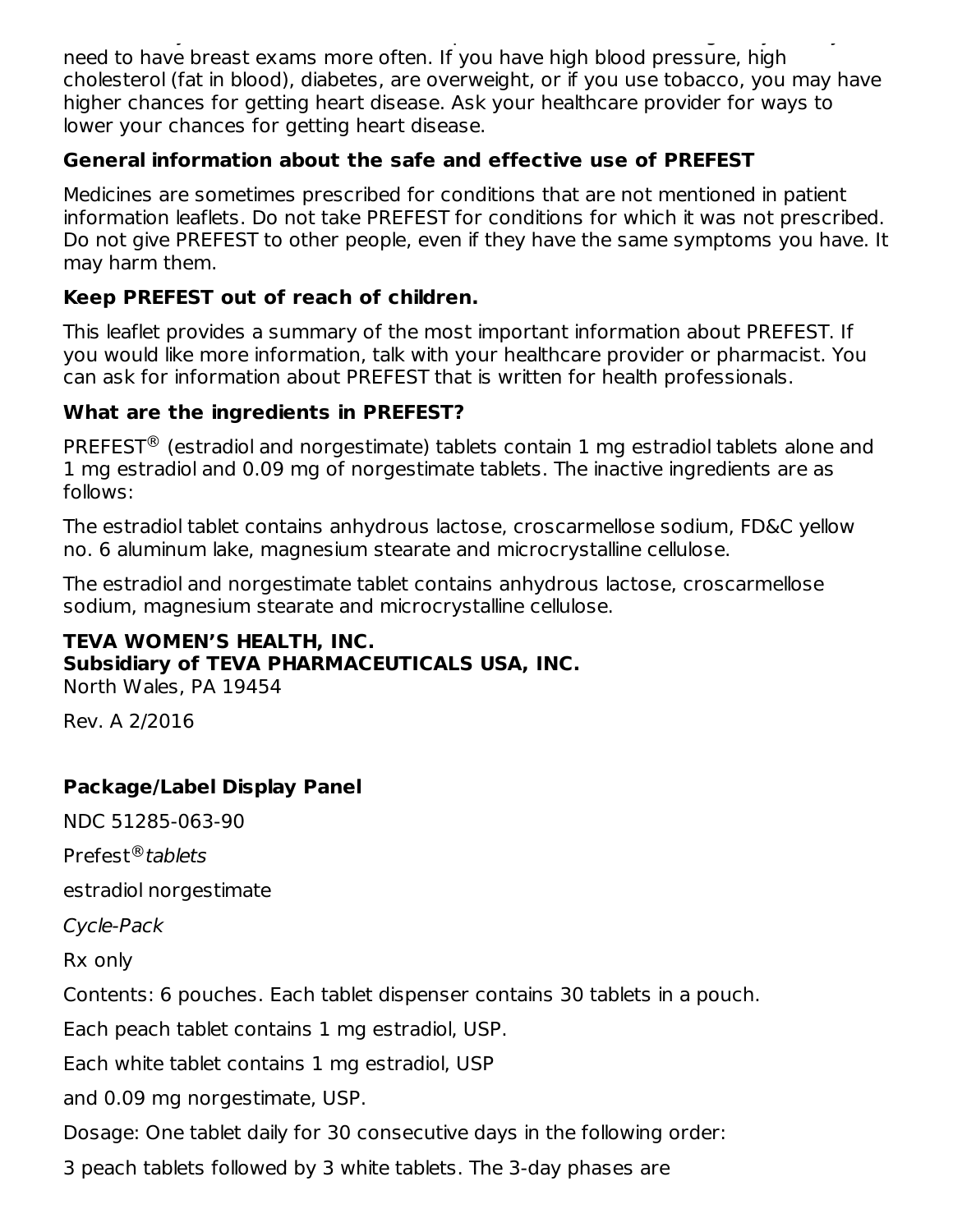alternated continuously during treatment. See package insert for full

prescribing information.

Rx only

Package not child-resistant.

Store at 20° to 25°C (68° to 77°F) [See USP Controlled Room Temperature].

TEVA WOMEN'S HEALTH, INC.

Subsidiary of TEVA PHARMACEUTICALS USA, INC.

North Wales, PA 19454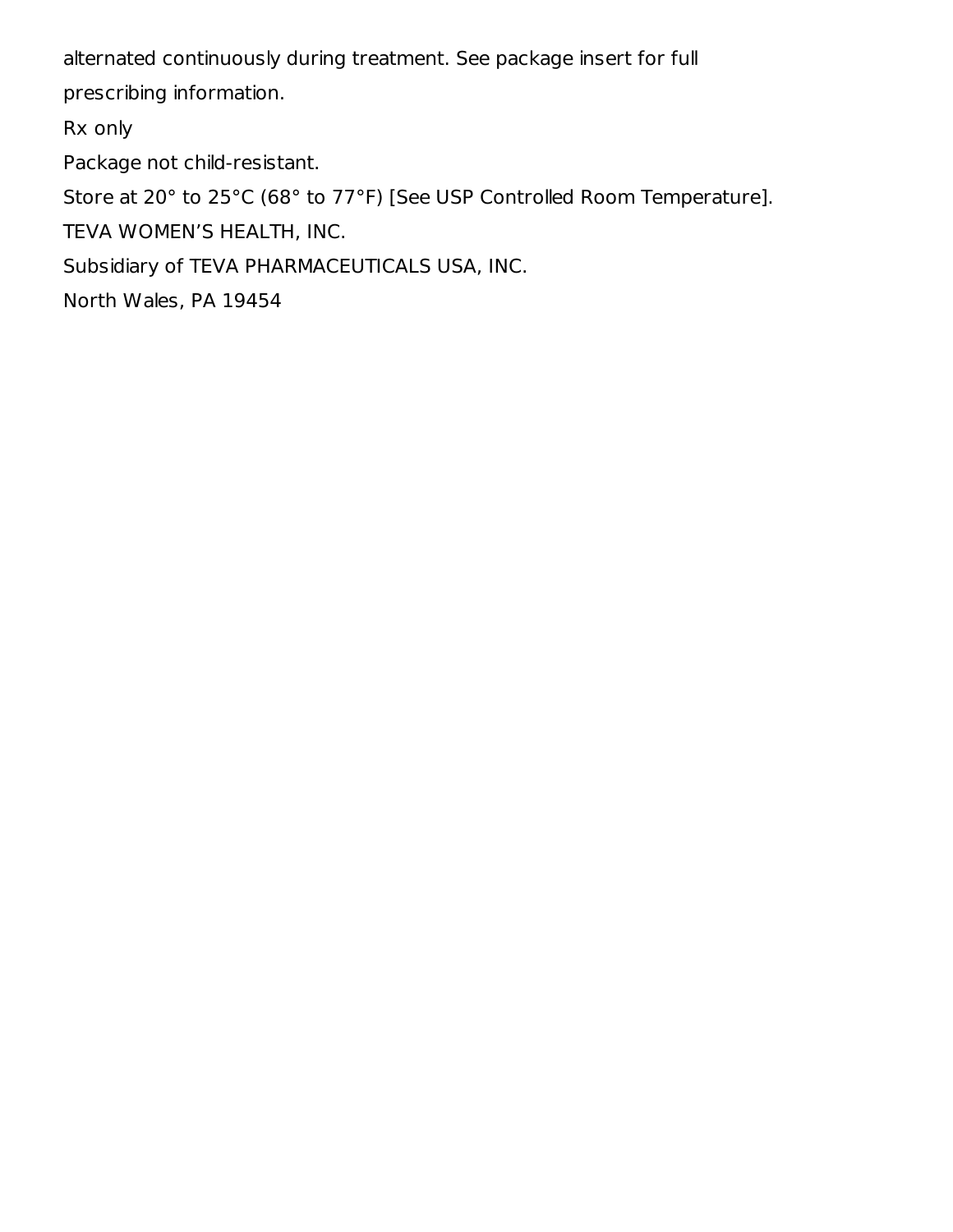NDC 51285-063-90

NDC 51285-063-90

# Prefest tublets

# Prefest ublets<br>estradiol norgestimate

# Cycle Pack

#### **B** only

Contents: 6 pouches, Each tablet dispenser contains 30 tablets in a pouch,

51285-063-90

ş

799-30-100980

Each peach tablet contains 1 mg estradiol, USP.<br>Each white tablet contains 1 mg estradiol, USP<br>and 0.09 mg norgestimate, USP.

#### **B** only

Contents: 6 pouches, Each tablet dispenser contains 30 tablets in a pouch,

Each peach tablet contains 1 mg estradiol, USP.<br>Each white tablet contains 1 mg estradiol, USP<br>and 0,09 mg norgestimate, USP.

Dosage: One tablet daily for 30 consecutive days in the following order:<br>3 peach tablets followed by 3 white tablets. The 3-day phases are<br>alternated continuously during treatment, See package insert for full<br>prescribing i

#### **B** only

Package not child-resistant. Store at 20\* to 25°C (68\* to 77°F) [See USP Controlled Room Temperature].



Rev. A 2/2016

TEVA WOMEN'S HEALTH, INC.<br>Subsidiary of TEVA PHARMACEUTICALS USA, INC.<br>North Wales, PA 19454

**Non Varnish Area** For Lot/Exp

III

NO PRINT/<br>NO VARNISH AREA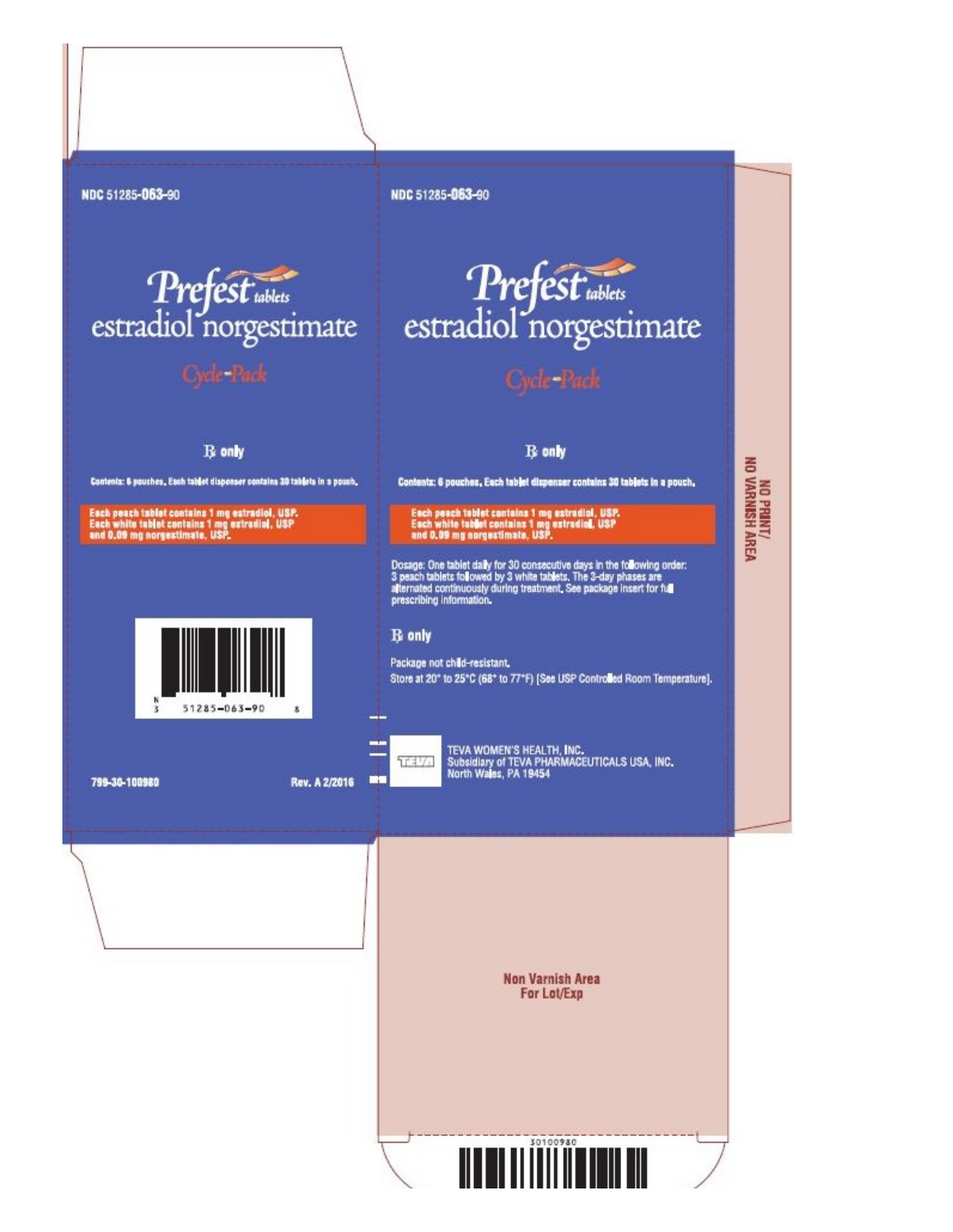$\overbrace{\hspace{1cm}}^{}$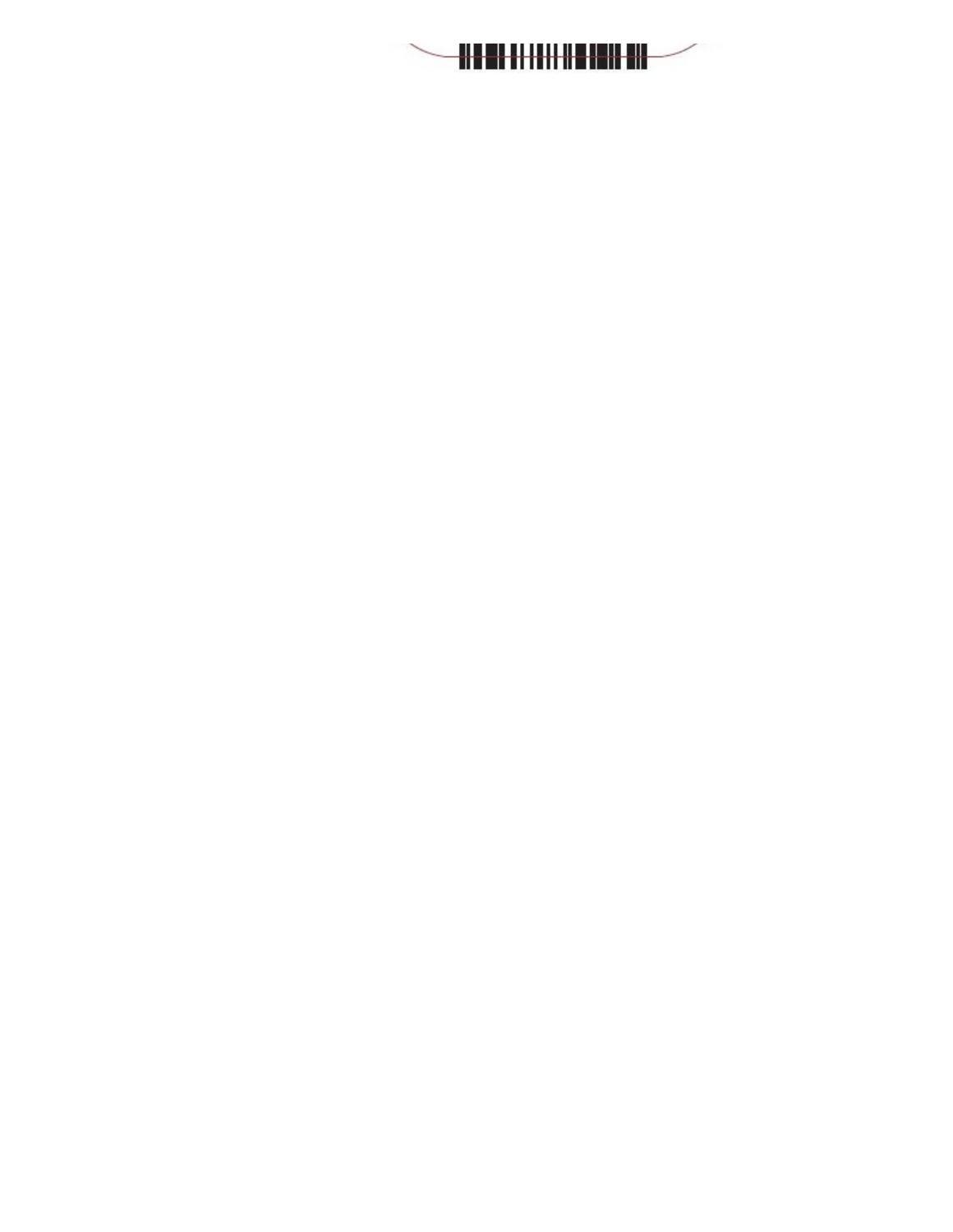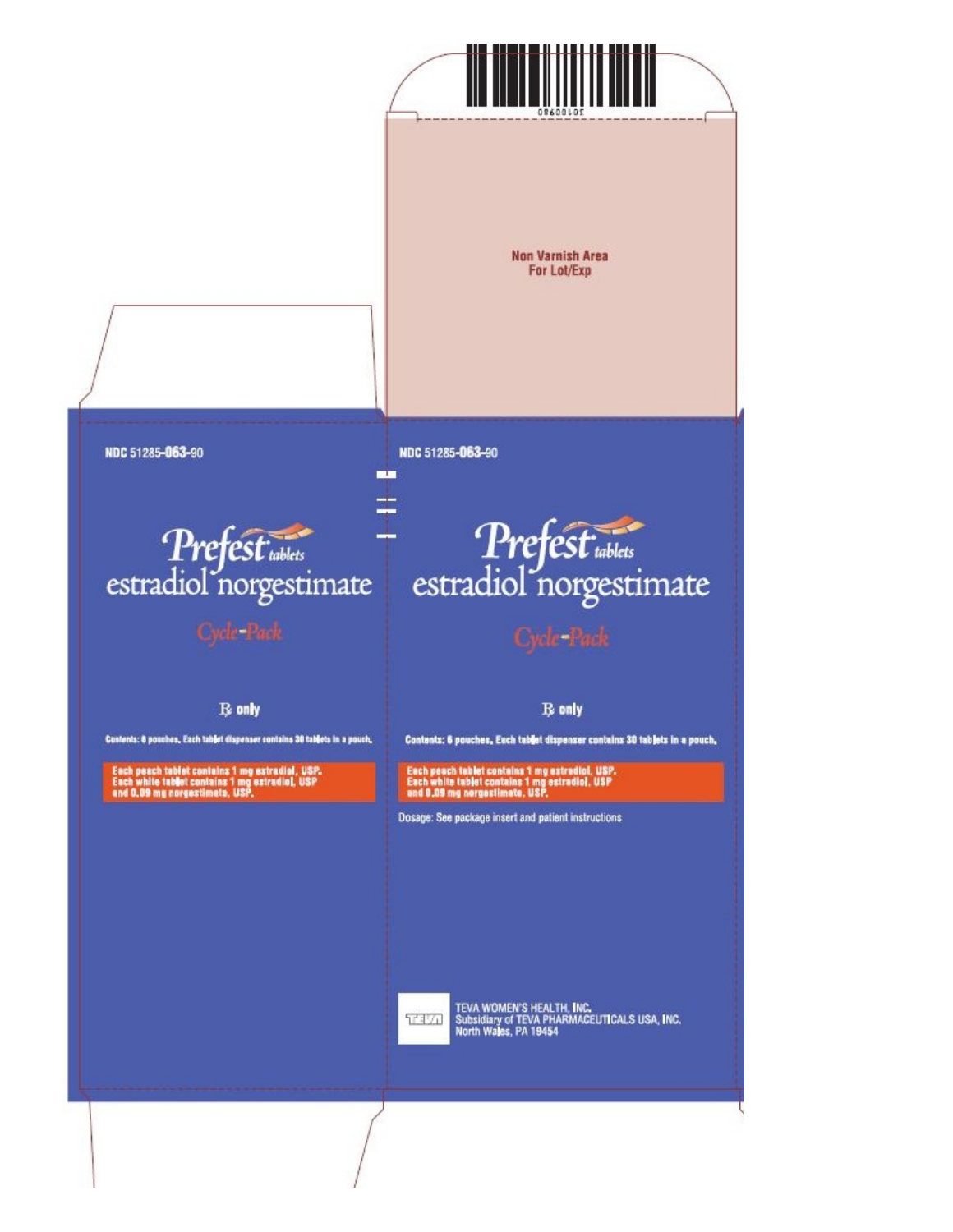|              | <b>PREFEST</b>                                                   |                         |                                                            |    |                           |                                              |  |                                     |
|--------------|------------------------------------------------------------------|-------------------------|------------------------------------------------------------|----|---------------------------|----------------------------------------------|--|-------------------------------------|
|              | estradiol/norgestimate kit                                       |                         |                                                            |    |                           |                                              |  |                                     |
|              | <b>Product Information</b>                                       |                         |                                                            |    |                           |                                              |  |                                     |
|              |                                                                  |                         | <b>HUMAN PRESCRIPTION DRUG</b>                             |    |                           |                                              |  | NDC:51285-063                       |
|              | <b>Product Type</b>                                              |                         |                                                            |    | <b>Item Code (Source)</b> |                                              |  |                                     |
|              |                                                                  |                         |                                                            |    |                           |                                              |  |                                     |
|              | <b>Packaging</b>                                                 |                         |                                                            |    |                           |                                              |  |                                     |
| #            | <b>Item Code</b>                                                 |                         | <b>Package Description</b>                                 |    |                           | <b>Marketing Start</b><br><b>Date</b>        |  | <b>Marketing End</b><br><b>Date</b> |
| $\mathbf{1}$ | NDC:51285-063-<br>90                                             | 6 in 1 CARTON           |                                                            |    | 05/30/2006                |                                              |  |                                     |
| $\mathbf{1}$ | NDC:51285-063-<br>89                                             | 1 in 1 POUCH            |                                                            |    |                           |                                              |  |                                     |
| $\mathbf 1$  |                                                                  | Product                 | 1 in 1 BLISTER PACK; Type 0: Not a Combination             |    |                           |                                              |  |                                     |
|              |                                                                  |                         |                                                            |    |                           |                                              |  |                                     |
|              | <b>Quantity of Parts</b>                                         |                         |                                                            |    |                           |                                              |  |                                     |
|              | Part #                                                           | <b>Package Quantity</b> |                                                            |    |                           | <b>Total Product Quantity</b>                |  |                                     |
|              | Part 1                                                           |                         |                                                            | 15 |                           |                                              |  |                                     |
|              | Part 2                                                           |                         |                                                            | 15 |                           |                                              |  |                                     |
|              |                                                                  |                         |                                                            |    |                           |                                              |  |                                     |
|              | Part 1 of 2                                                      |                         |                                                            |    |                           |                                              |  |                                     |
|              | <b>ESTRADIOL</b>                                                 |                         |                                                            |    |                           |                                              |  |                                     |
|              | estradiol tablet                                                 |                         |                                                            |    |                           |                                              |  |                                     |
|              |                                                                  |                         |                                                            |    |                           |                                              |  |                                     |
|              | <b>Product Information</b>                                       |                         |                                                            |    |                           |                                              |  |                                     |
|              | <b>Route of Administration</b>                                   |                         | ORAL                                                       |    |                           |                                              |  |                                     |
|              |                                                                  |                         |                                                            |    |                           |                                              |  |                                     |
|              |                                                                  |                         |                                                            |    |                           |                                              |  |                                     |
|              | <b>Active Ingredient/Active Moiety</b><br><b>Ingredient Name</b> |                         |                                                            |    |                           |                                              |  |                                     |
|              |                                                                  |                         | ESTRADIOL (UNII: 4TI98Z838E) (ESTRADIOL - UNII:4TI98Z838E) |    |                           | <b>Basis of Strength</b><br><b>ESTRADIOL</b> |  | <b>Strength</b><br>1 <sub>mg</sub>  |
|              |                                                                  |                         |                                                            |    |                           |                                              |  |                                     |
|              | <b>Inactive Ingredients</b>                                      |                         |                                                            |    |                           |                                              |  |                                     |
|              |                                                                  |                         | <b>Ingredient Name</b>                                     |    |                           |                                              |  | <b>Strength</b>                     |
|              | <b>ANHYDROUS LACTOSE (UNII: 3SY5LH9PMK)</b>                      |                         |                                                            |    |                           |                                              |  |                                     |
|              | CROSCARMELLOSE SODIUM (UNII: M280L1HH48)                         |                         |                                                            |    |                           |                                              |  |                                     |
|              | FD&C YELLOW NO. 6 (UNII: H77VEI93A8)                             |                         |                                                            |    |                           |                                              |  |                                     |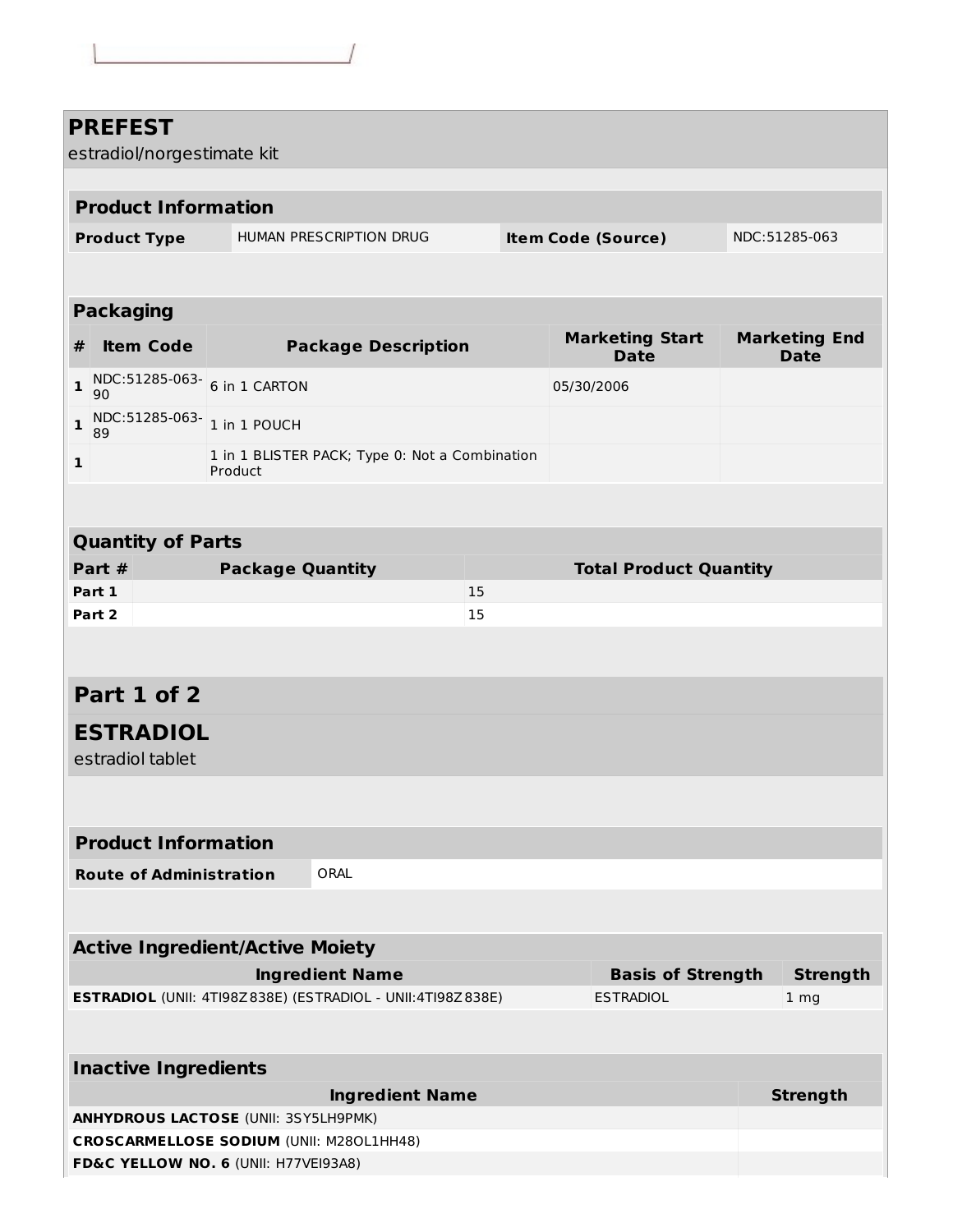|                                               | MAGNESIUM STEARATE (UNII: 70097M6I30)                            |                                                           |                                       |                                     |  |
|-----------------------------------------------|------------------------------------------------------------------|-----------------------------------------------------------|---------------------------------------|-------------------------------------|--|
|                                               | MICROCRYSTALLINE CELLULOSE (UNII: OP1R32D61U)                    |                                                           |                                       |                                     |  |
|                                               |                                                                  |                                                           |                                       |                                     |  |
|                                               |                                                                  |                                                           |                                       |                                     |  |
| <b>Product Characteristics</b>                |                                                                  |                                                           |                                       |                                     |  |
| Color                                         | orange (Peach)                                                   | <b>Score</b>                                              |                                       | no score                            |  |
| <b>Shape</b>                                  | <b>ROUND</b>                                                     | <b>Size</b>                                               |                                       | 6 <sub>mm</sub>                     |  |
| <b>Flavor</b>                                 |                                                                  | <b>Imprint Code</b>                                       |                                       | P;93                                |  |
| <b>Contains</b>                               |                                                                  |                                                           |                                       |                                     |  |
|                                               |                                                                  |                                                           |                                       |                                     |  |
|                                               |                                                                  |                                                           |                                       |                                     |  |
| <b>Marketing Information</b>                  |                                                                  |                                                           |                                       |                                     |  |
| <b>Marketing</b><br>Category                  |                                                                  | <b>Application Number or Monograph</b><br><b>Citation</b> | <b>Marketing Start</b><br><b>Date</b> | <b>Marketing End</b><br><b>Date</b> |  |
| <b>ANDA</b>                                   | ANDA076812                                                       |                                                           | 05/30/2006                            |                                     |  |
|                                               |                                                                  |                                                           |                                       |                                     |  |
|                                               |                                                                  |                                                           |                                       |                                     |  |
| Part 2 of 2                                   |                                                                  |                                                           |                                       |                                     |  |
|                                               | <b>ESTRADIOL/NORGESTIMATE</b>                                    |                                                           |                                       |                                     |  |
| estradiol/norgestimate tablet                 |                                                                  |                                                           |                                       |                                     |  |
|                                               |                                                                  |                                                           |                                       |                                     |  |
| <b>Product Information</b>                    |                                                                  |                                                           |                                       |                                     |  |
| <b>Route of Administration</b>                | ORAL                                                             |                                                           |                                       |                                     |  |
|                                               |                                                                  |                                                           |                                       |                                     |  |
|                                               |                                                                  |                                                           |                                       |                                     |  |
|                                               | <b>Active Ingredient/Active Moiety</b>                           |                                                           |                                       |                                     |  |
|                                               | <b>Ingredient Name</b>                                           |                                                           |                                       | <b>Basis of Strength Strength</b>   |  |
|                                               | ESTRADIOL (UNII: 4TI98Z838E) (ESTRADIOL - UNII:4TI98Z838E)       |                                                           | <b>ESTRADIOL</b>                      | 1 <sub>mg</sub>                     |  |
|                                               | NORGESTIMATE (UNII: C291HFX4DY) (NORGESTIMATE - UNII:C291HFX4DY) |                                                           | NORGESTIMATE                          | $0.09$ mg                           |  |
|                                               |                                                                  |                                                           |                                       |                                     |  |
| <b>Inactive Ingredients</b>                   |                                                                  |                                                           |                                       |                                     |  |
|                                               |                                                                  | <b>Ingredient Name</b>                                    |                                       | <b>Strength</b>                     |  |
|                                               | <b>ANHYDROUS LACTOSE (UNII: 3SY5LH9PMK)</b>                      |                                                           |                                       |                                     |  |
|                                               | <b>CROSCARMELLOSE SODIUM (UNII: M280L1HH48)</b>                  |                                                           |                                       |                                     |  |
| MAGNESIUM STEARATE (UNII: 70097M6I30)         |                                                                  |                                                           |                                       |                                     |  |
| MICROCRYSTALLINE CELLULOSE (UNII: OP1R32D61U) |                                                                  |                                                           |                                       |                                     |  |
|                                               |                                                                  |                                                           |                                       |                                     |  |
| <b>Product Characteristics</b>                |                                                                  |                                                           |                                       |                                     |  |
| Color                                         | white                                                            | <b>Score</b>                                              |                                       | no score                            |  |
| <b>Shape</b>                                  | <b>ROUND</b>                                                     | <b>Size</b>                                               |                                       | 6mm                                 |  |
| <b>Flavor</b>                                 |                                                                  | <b>Imprint Code</b>                                       |                                       | P;92                                |  |
| <b>Contains</b>                               |                                                                  |                                                           |                                       |                                     |  |
|                                               |                                                                  |                                                           |                                       |                                     |  |